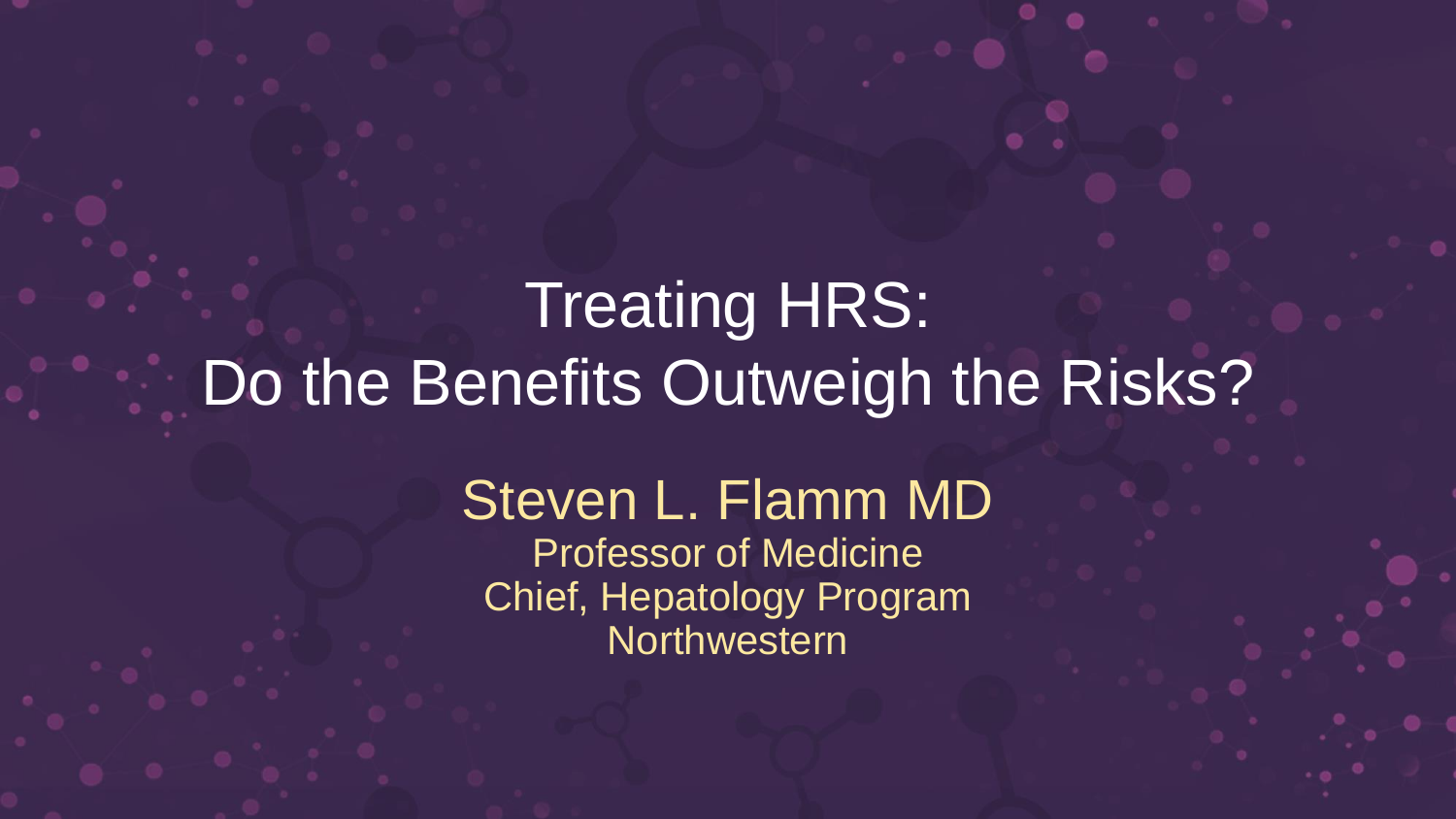## Pertinent Disclosures

• Advisory Board – Mallinckrodt Pharmaceuticals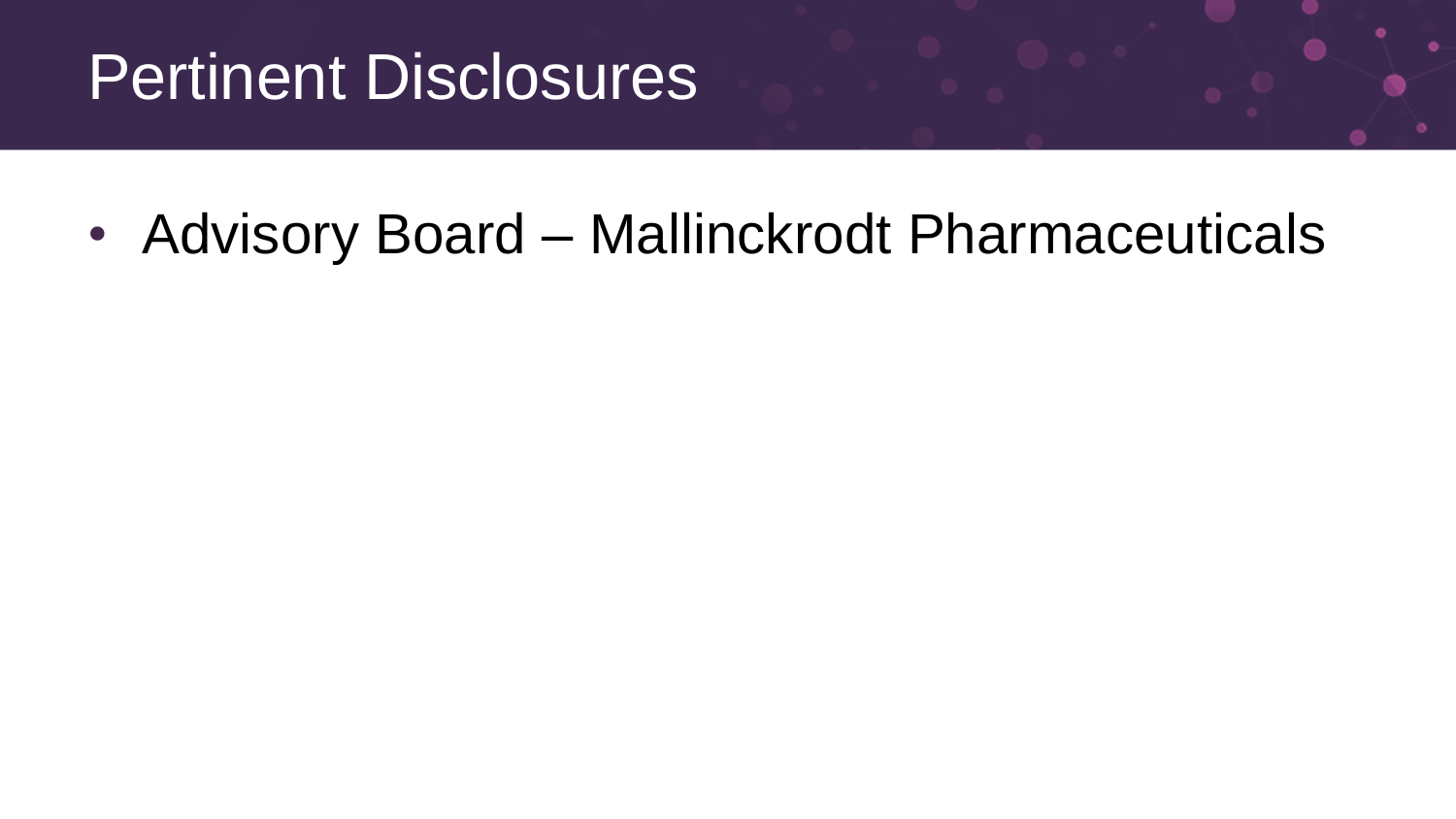### Treating HRS: Do the Benefits Outweigh the Risks?

- Yes, they do (particularly if terlipressin is available)
- Keep in mind, although liver transplantation is the treatment of choice, the majority of patients are not liver transplantation candidates, and many others will not receive liver transplantation if they are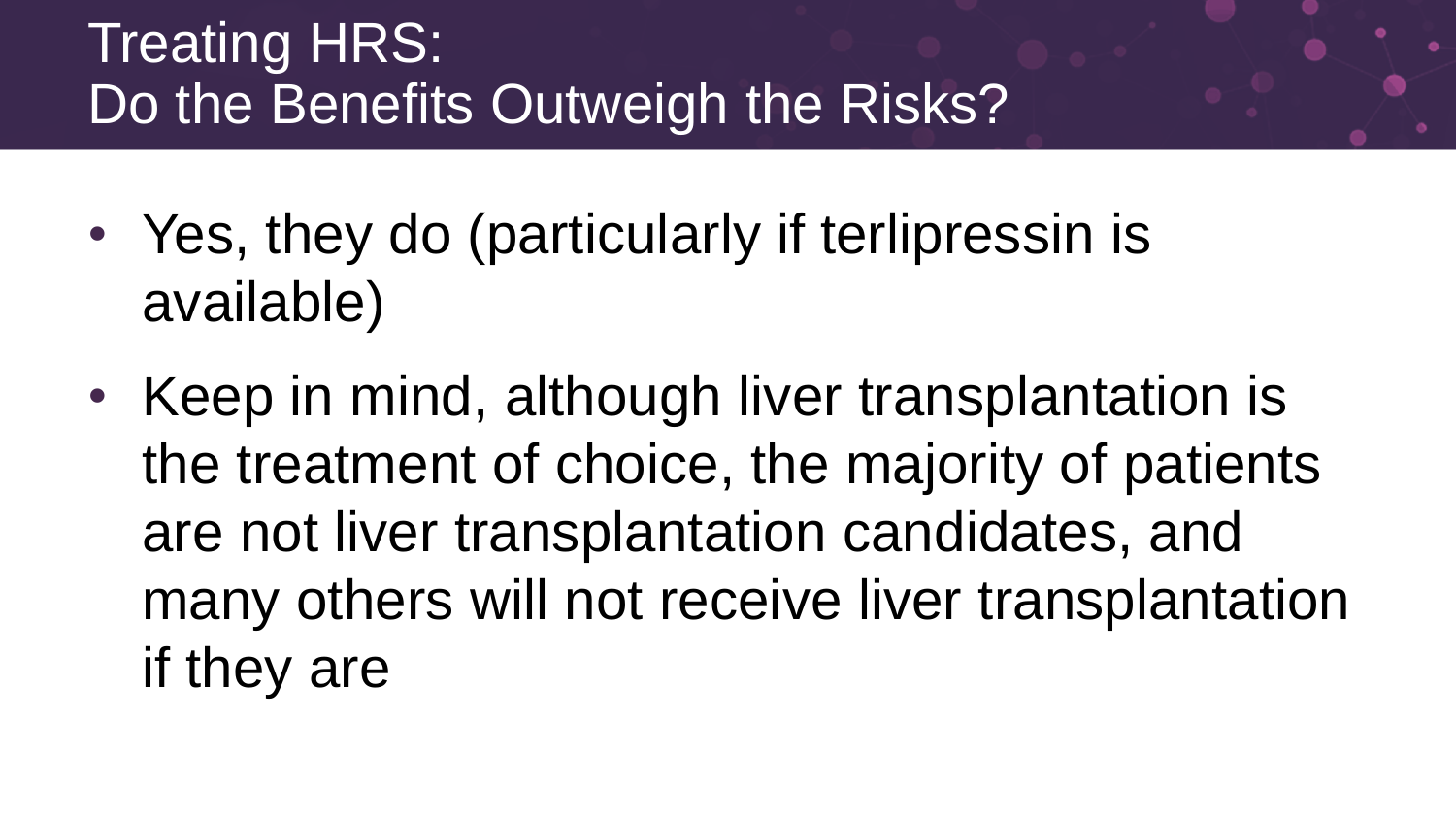## **Benefits and Risks**

- Depends upon which regimen is used
- Depends upon how early the regimen is used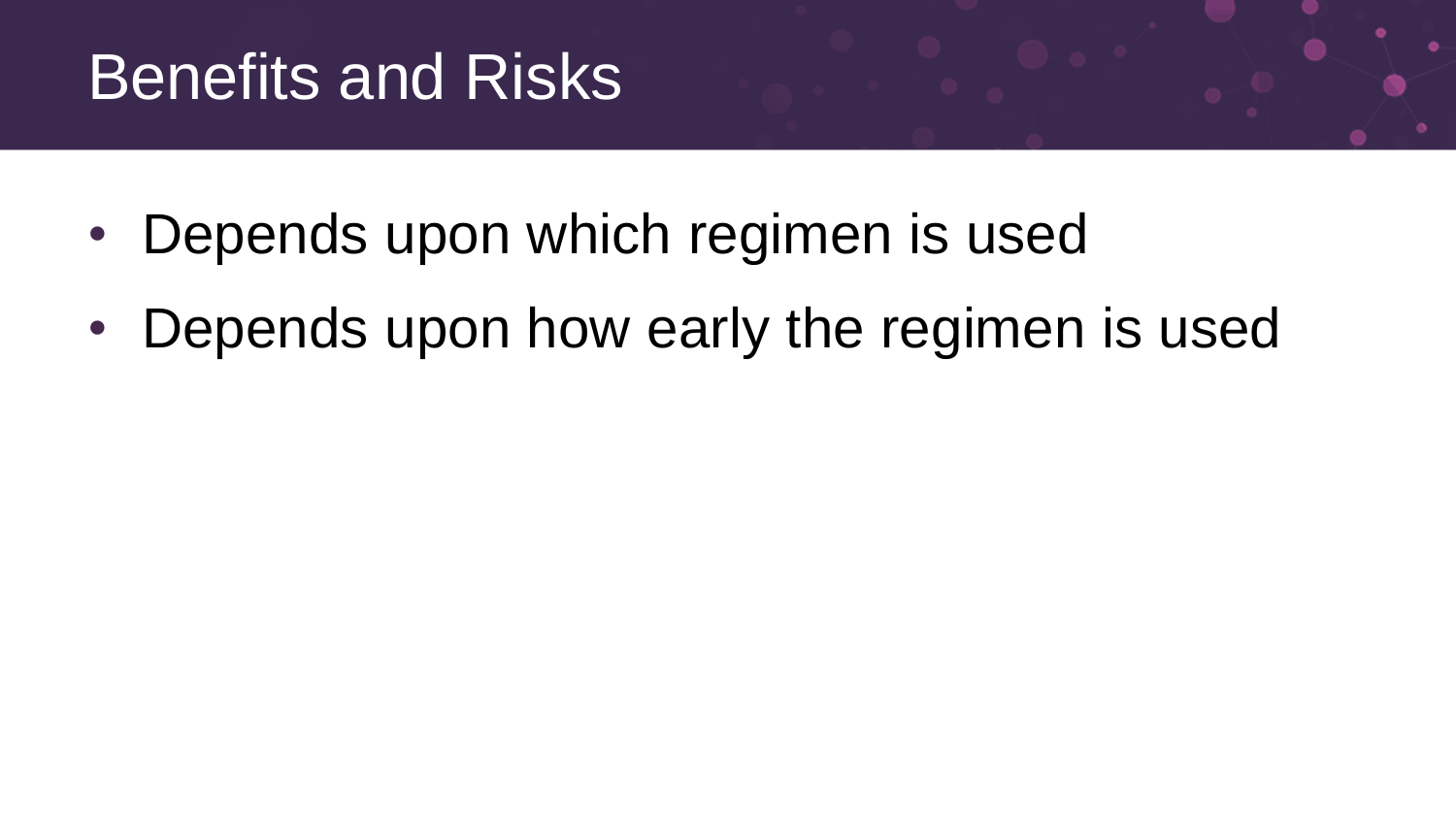## Potential Benefits and Risks

- Benefits
	- Reversal of HRS
		- Durability of the response including lack of need of RRT
	- Improvement in renal function including at least 30% improvement
	- Transplantation-free survival at 90 days
	- Overall survival at 90 days
	- Need for RRT at 90 days
	- Post-liver transplantation outcomes
- Risks
	- Dependent upon the regimen used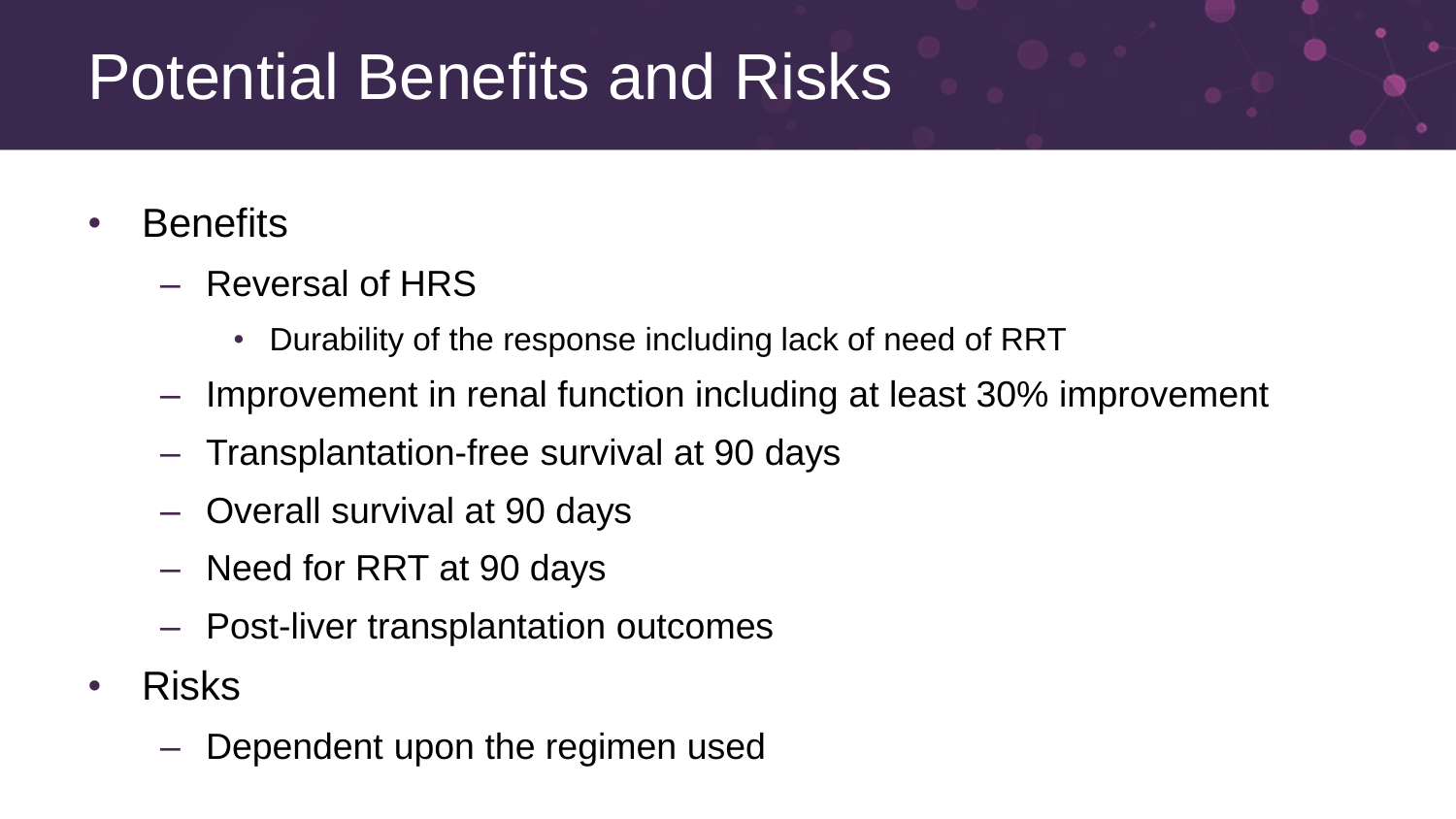# Mortality Rates for HRS Patients

#### **Mortality Rates of HRS Patients**

- $\blacksquare$  In-hospital mortality rate at index
- In-hospital mortality  $+$  hospice discharge rate at index

**60.78%**

- All-cause mortality rate within 30 days
	- All-cause mortality rate within 90 days



Dexur analysis of CMS Medicare claims – Jan-Dec 2017.

70%

ICD code K767 was used to identify HRS patients for a primary or secondary cause.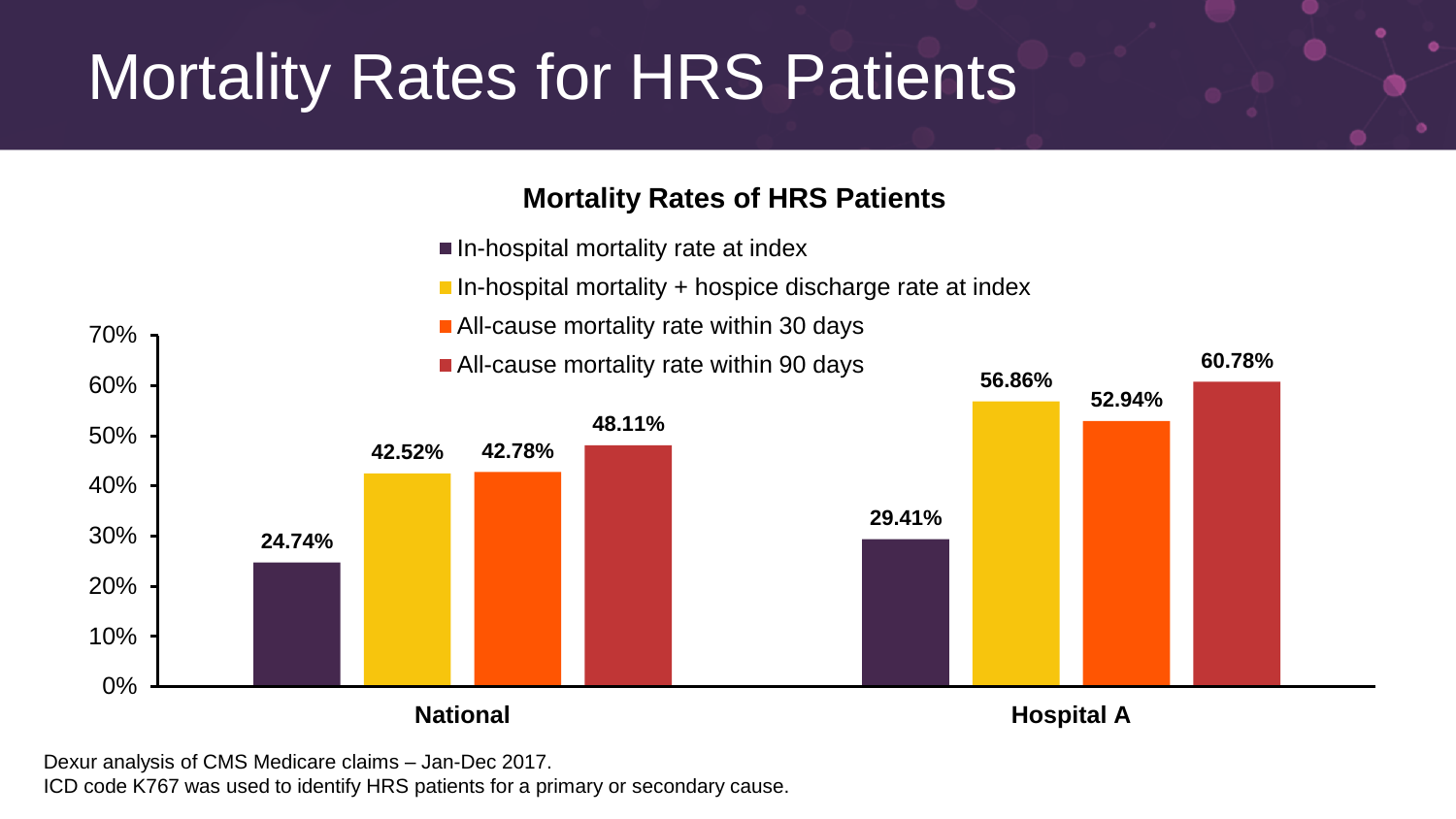### Terlipressin Is a Substantial Clinical Improvement Compared to the Current Off-Label U.S. Standard of Care



AKI – acute kidney injury.

1. Cavallin M et al. 2015; 2. Arora V et al. 2018.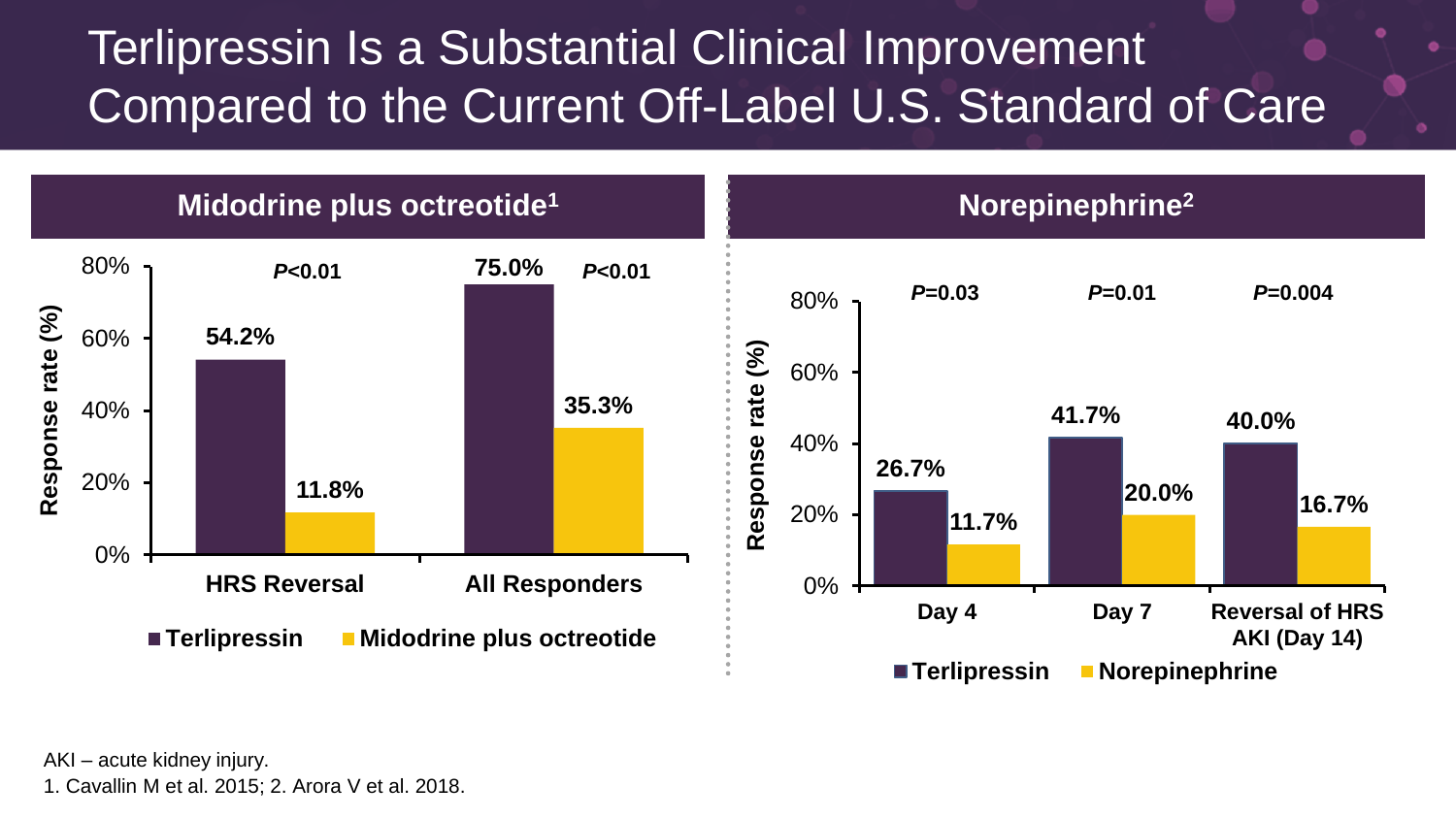# **Terlipressin**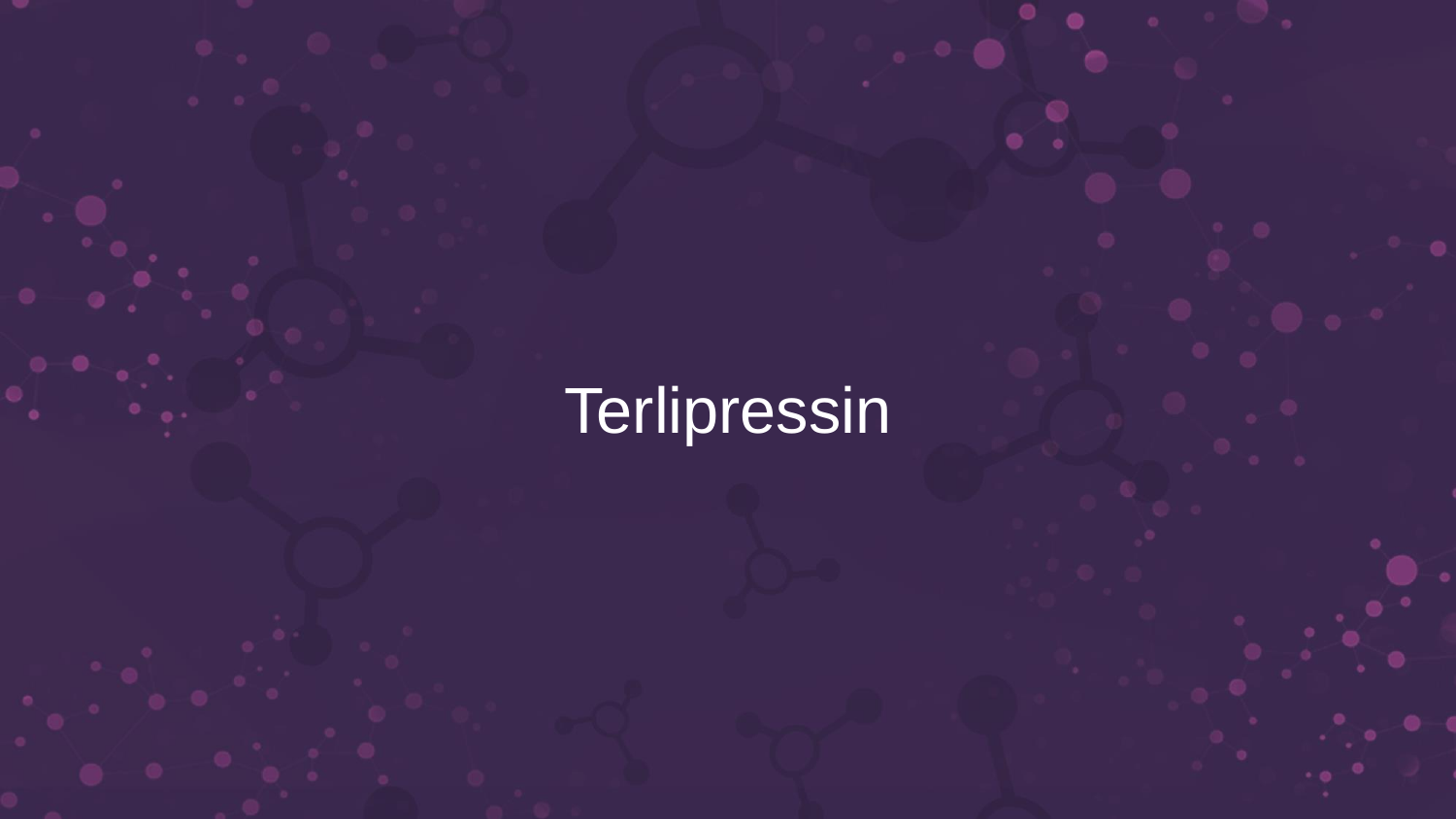#### CONFIRM: Intent-to-Treat Population Primary Efficacy Analysis: Verified HRS Reversal



#### *Z* **score=2.52618**

The final analysis is successful if the Z score >1.97743. Note: The incidence of verified HRS reversal is defined as the percentage of subjects with 2 consecutive SCr values ≤1.5 mg/dL at least 2 hours apart, while on treatment by day 14 or discharge. Subjects must be alive without RRT for at least 10 days after achieving verified HRS reversal. Any SCr values obtained after liver transplantation, RRT, TIPS, or open-label vasopressor use are excluded. SCr values obtained after midodrine administration are included if midodrine was started on day 1 and was administered for no more than 24 hours and if the subject was enrolled on or after August 17, 2018. SCr values obtained after a single dose administration of dobutamine are included.

Source: Listings 16.2.1.3.1, 16.2.6.1.1.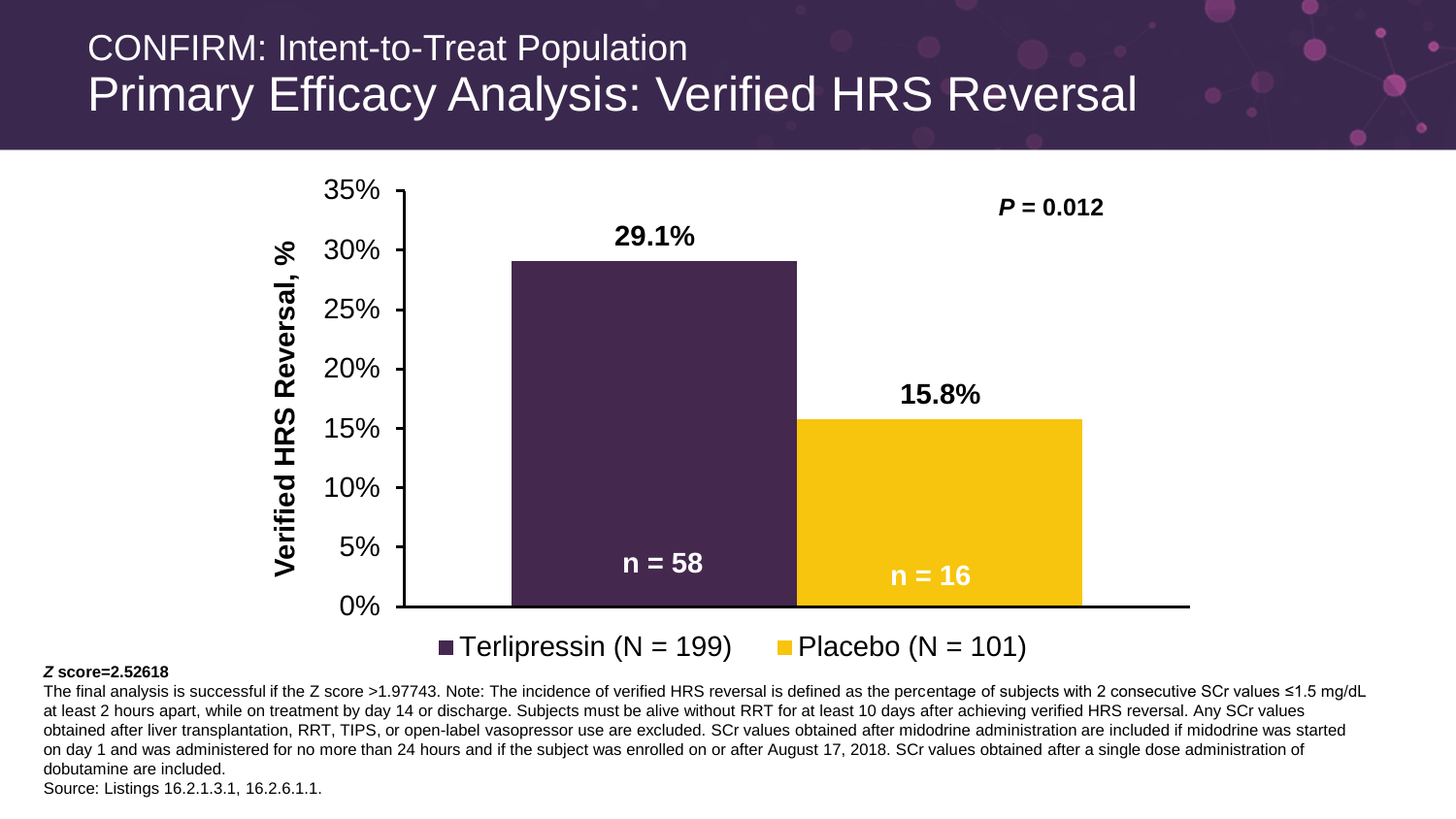#### CONFIRM: Intent-to-Treat Population Improvement in Renal Function

(Repeated Measures Analysis of Change From Baseline in SCr Level by Day)

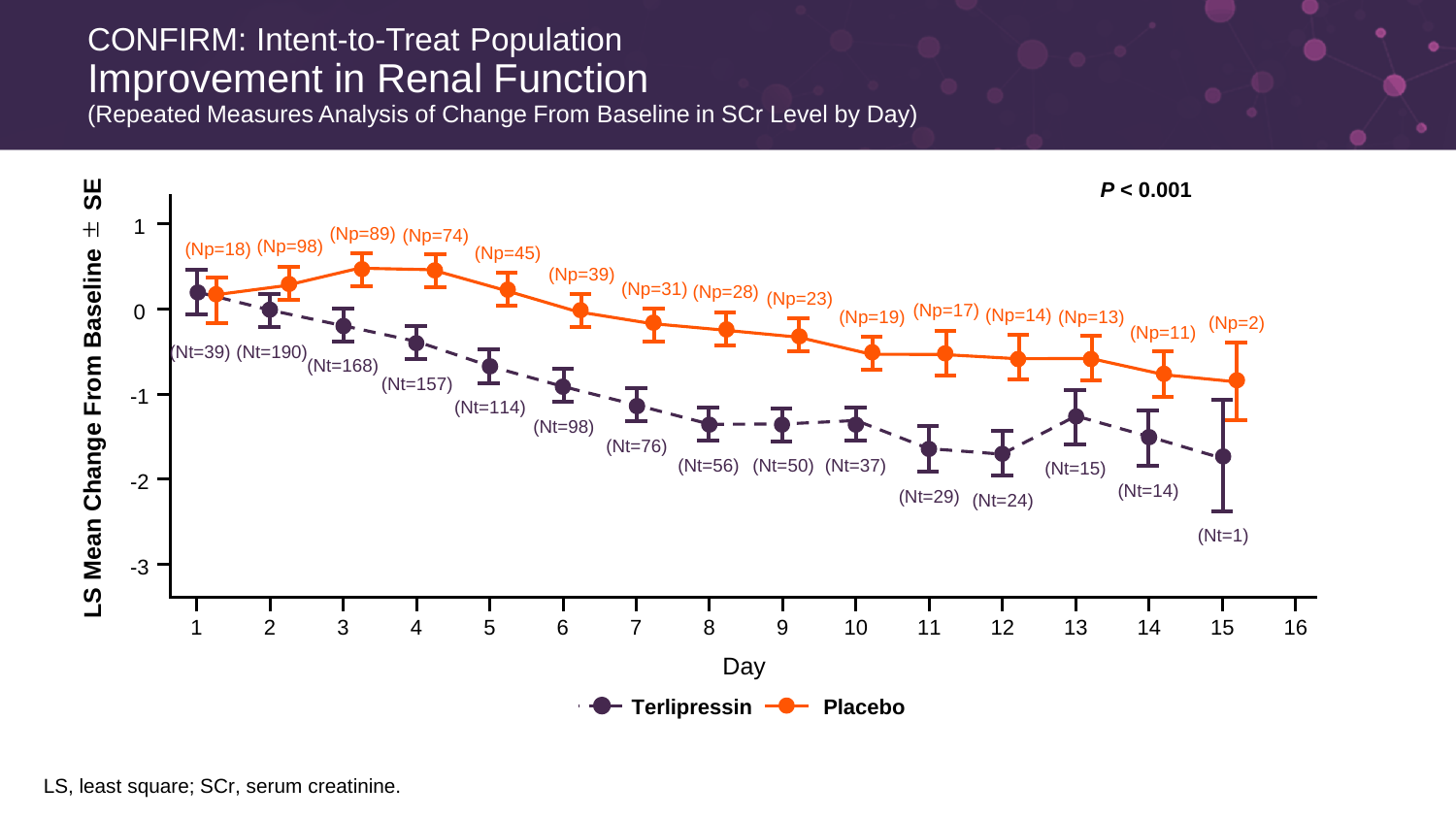#### CONFIRM: Intent-to-Treat Population Incidence of >30% Improvement in SCr From Baseline to the End of Treatment



**Terlipressin (N = 199)** Placebo (N = 101)

CMH, Cochran-Mantel-Haenszel; LVP, large volume paracentesis; N, number of subjects in the treatment group; n, number of subjects in the category of subjects in the treatment group; SCr, serum creatinine.

<sup>a</sup>From a CMH Test stratified by qualifying serum creatinine (<3.4 vs ≥3.4 mg/dL) and prior LVP within 14 days of randomization (at least one single event of ≥4 vs <4 L). Source: Listings 16.2.1.3.1, 16.2.6.7.1.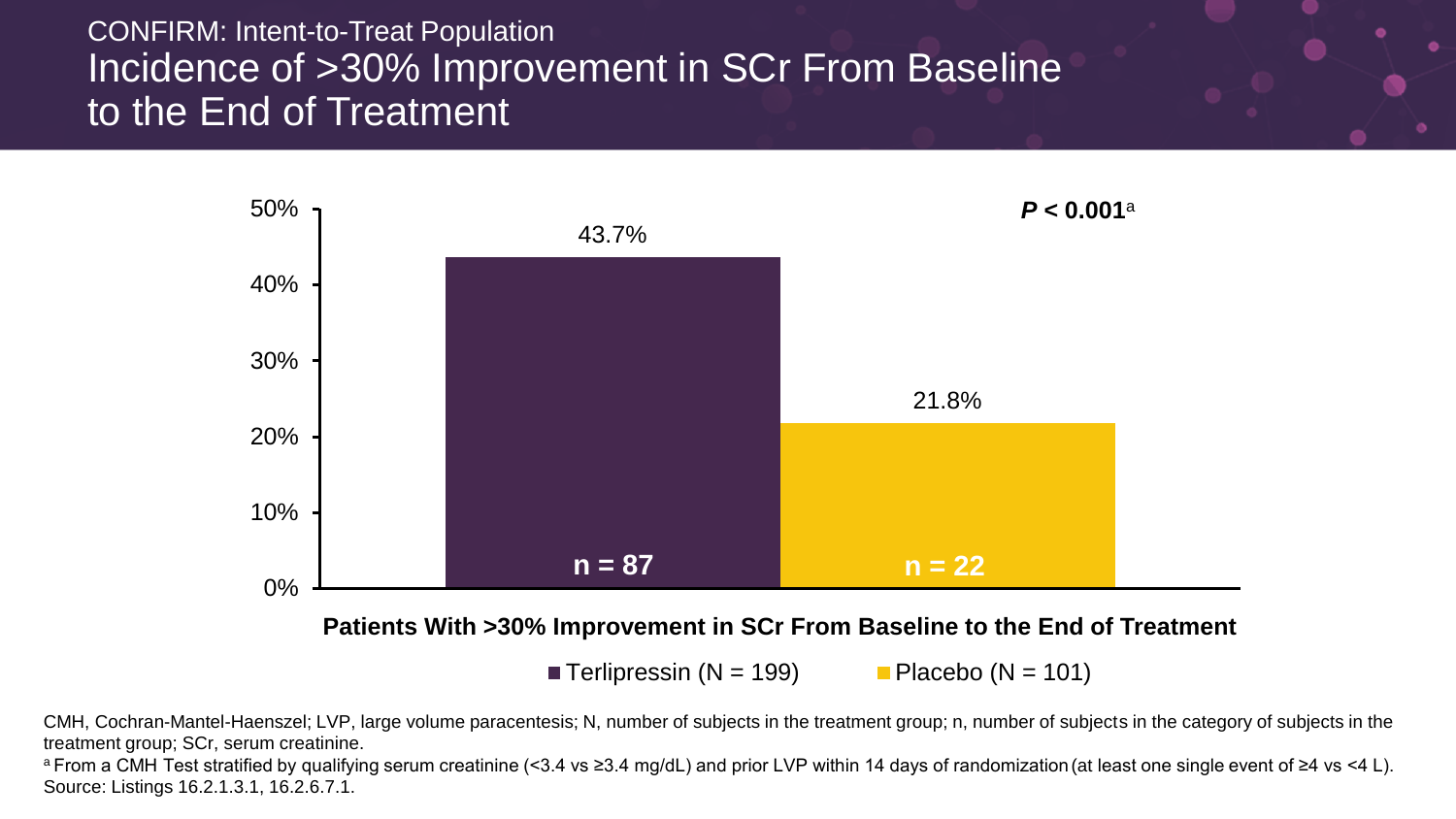#### The CONFIRM Study HRS Reversal by SCr Category

| <b>SCr Category</b>  | <b>Terlipressin</b><br>$(N = 199)$ | <b>Placebo</b><br>$(N = 101)$ |
|----------------------|------------------------------------|-------------------------------|
| $<$ 3 mg/dL          | 39/79 (49.4%)                      | 14/40 (35.0%)                 |
| $\geq$ 3 to <5 mg/dL | 31/97 (32.0%)                      | 3/53(5.7%)                    |
| $\geq$ 5 mg/dL       | 2/23(8.7%)                         | $0/8$ (0%)                    |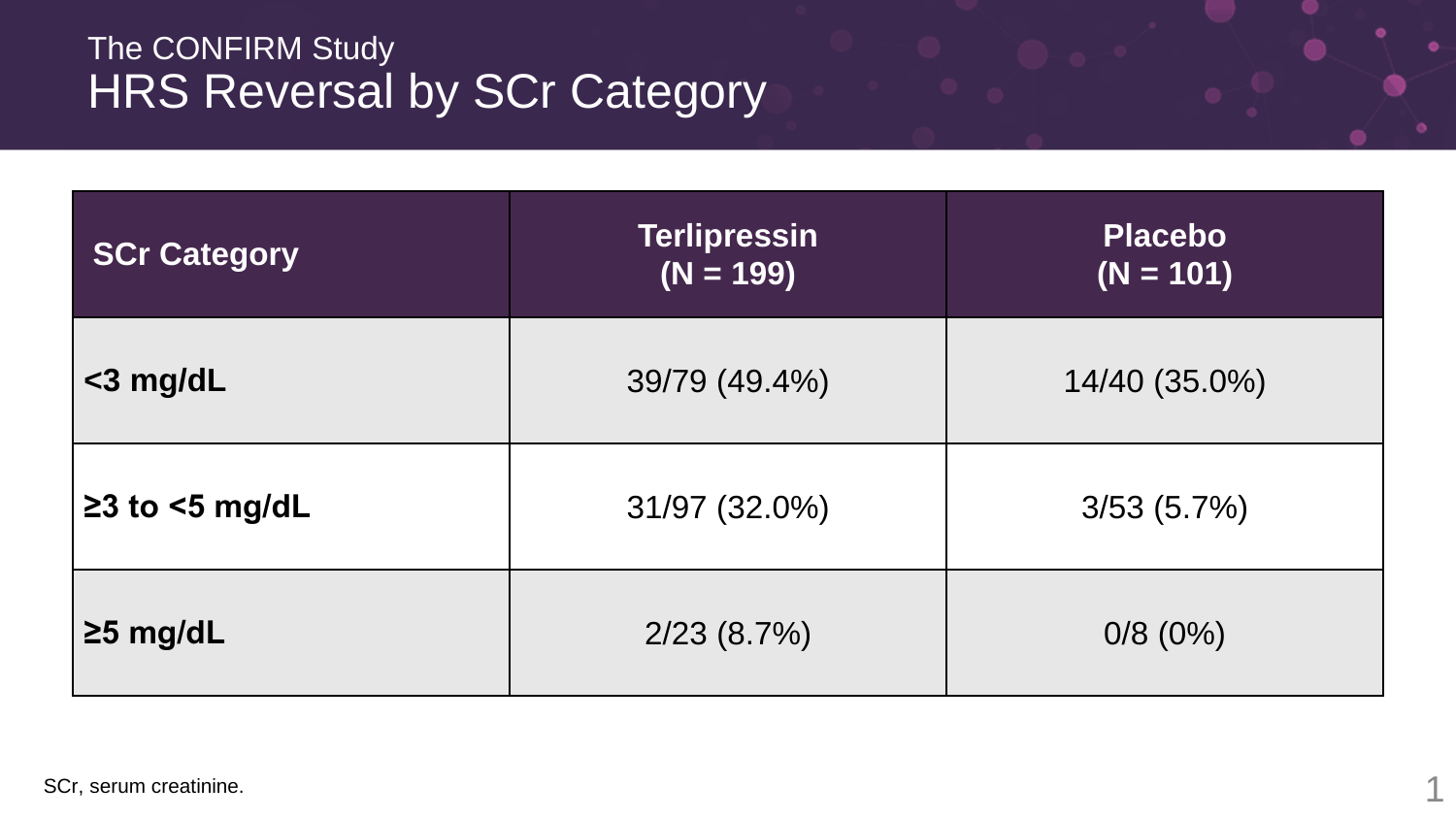#### CONFIRM: Intent-to-Treat Population Overall Survival up to 90 Days



LVP, large volume paracentesis; N, number of subjects in the treatment group; n, number of subjects in the category of subjects in the treatment group; NA, not available; SCr, serum creatinine. aRounded to the nearest hundredth. The P value comparing the survival estimates is from a 2-sample log rank test stratified by qualifying SCr (<3.4 vs ≥3.4 mg/dL) and prior LVP within 14 days of randomization (at least 1 single event of ≥4 vs <4 L).

Cross Reference: Table 14.2.3.4; Source: Listings 16.2.1.3.1, 16.2.6.6.1.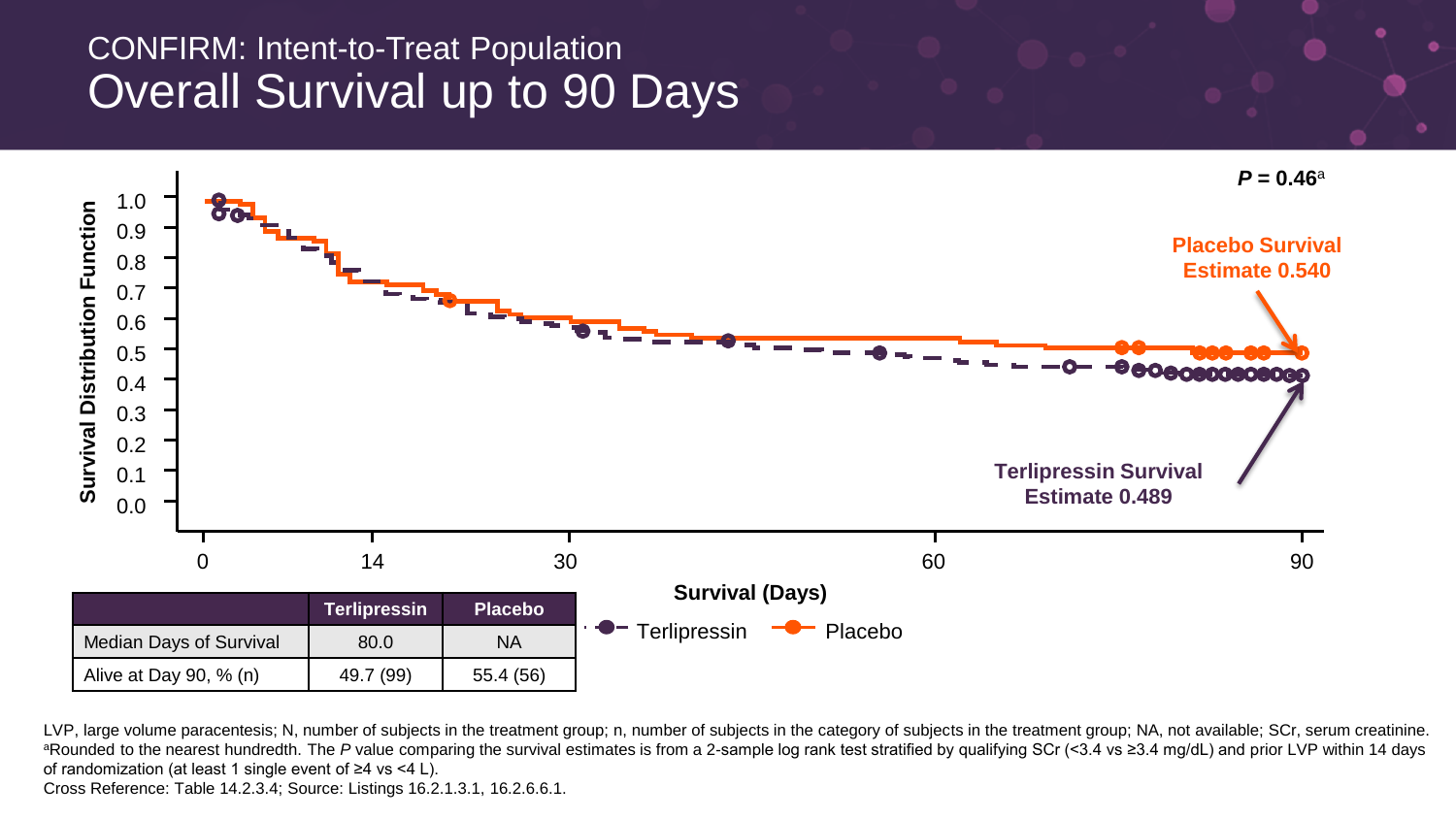#### CONFIRM: Intent-to-Treat Population Overall Survival up to 90 Days for Subjects by HRS Reversal



Incidence of HRS reversal was significantly higher in terlipressin cohort compared to placebo, *P* < 0.001. Cross Reference: Table 14.2.3.23.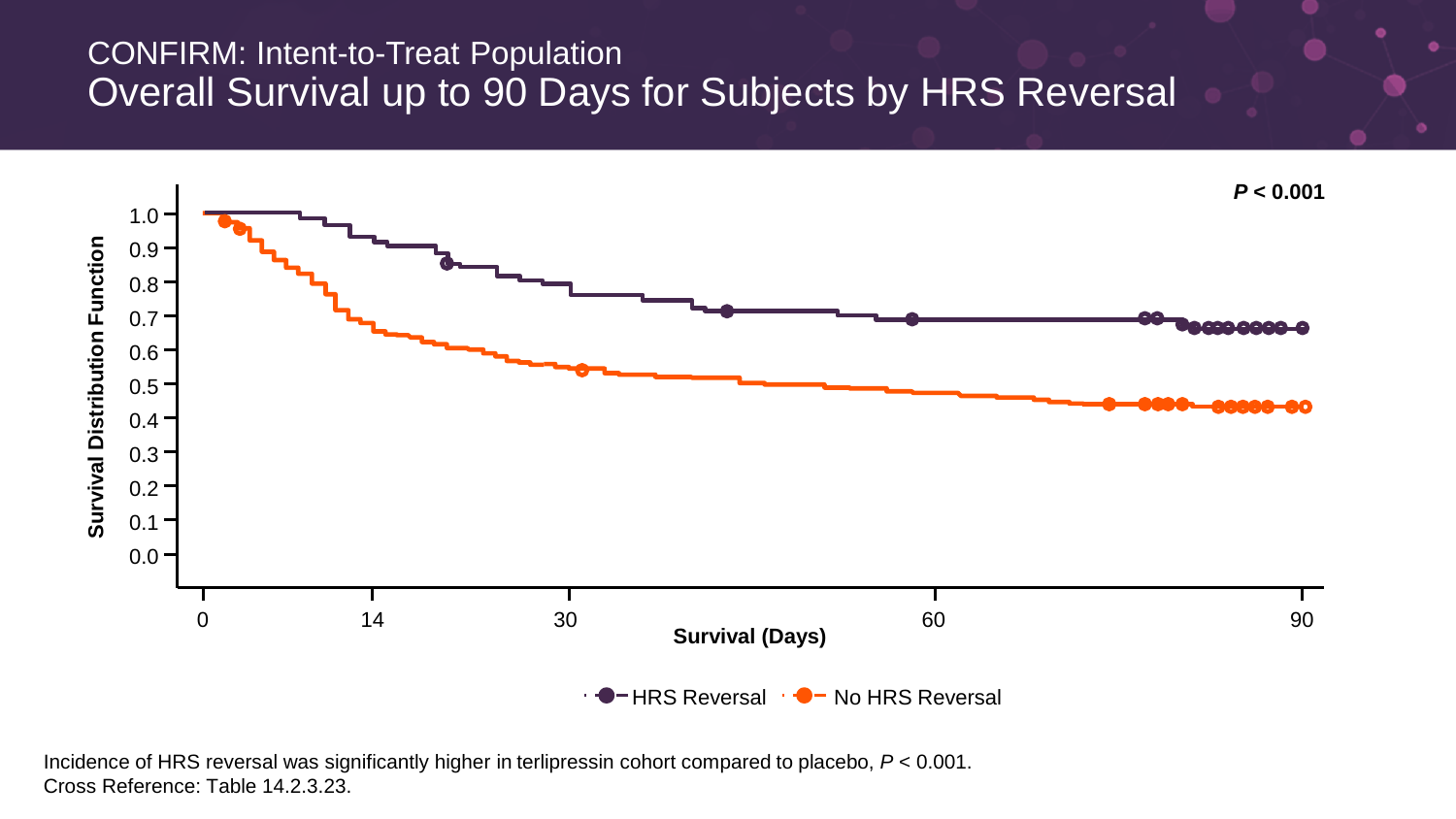#### CONFIRM: Intent-to-Treat Population Incidence of RRT Post-Liver Transplant



■ Terlipressin subjects receiving transplant Placebo subjects receiving transplant

n, number of subjects in the category of subjects in the treatment group.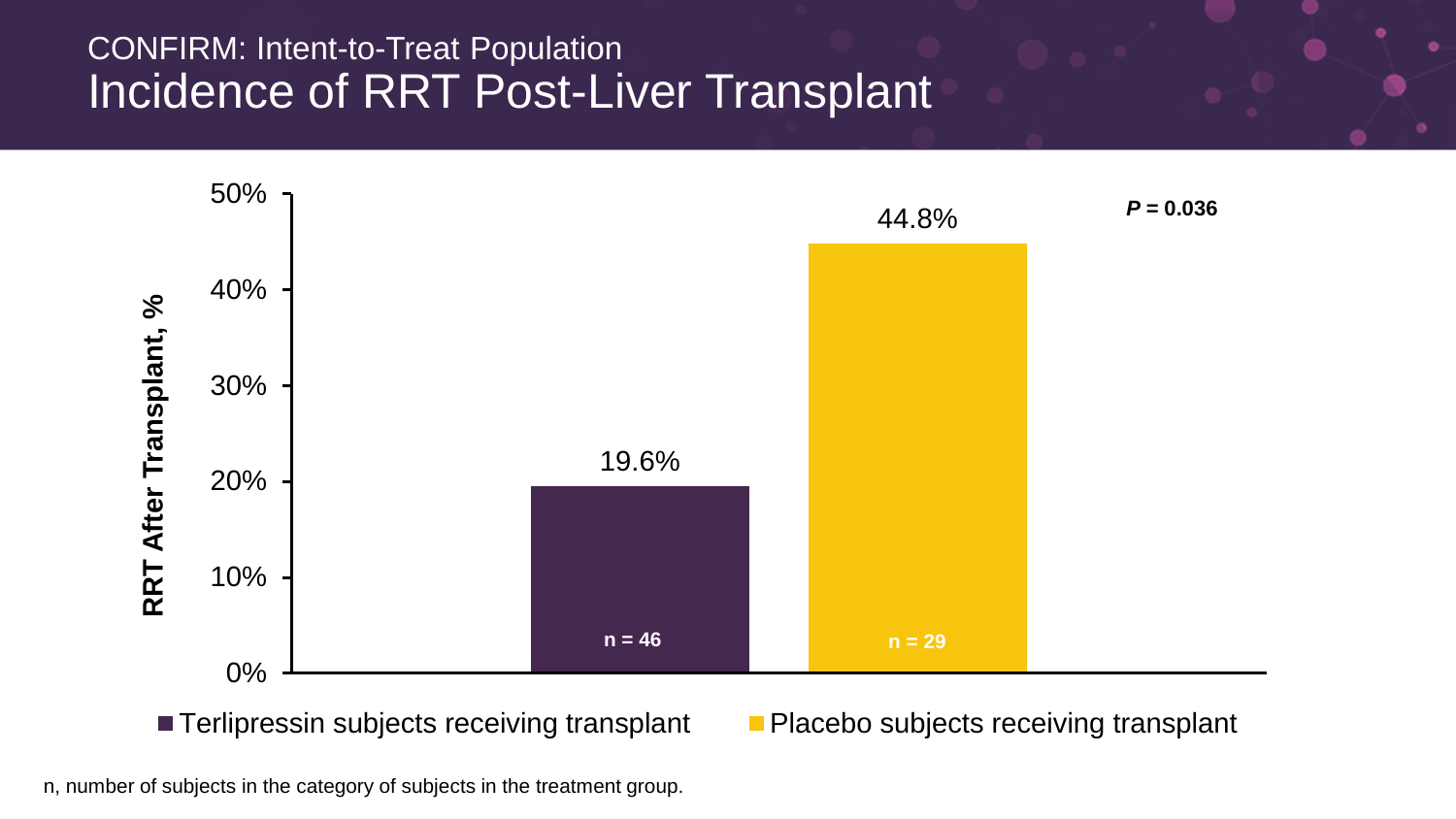## Benefits vs Risks

- Potential benefits of therapy for HRS, in particular terlipressin, are real
	- Maximize benefits by treating patients early
- Potential risks are also real, but can be mitigated by appropriate patient selection, fluid management, recognition of infrequent ischemic side effects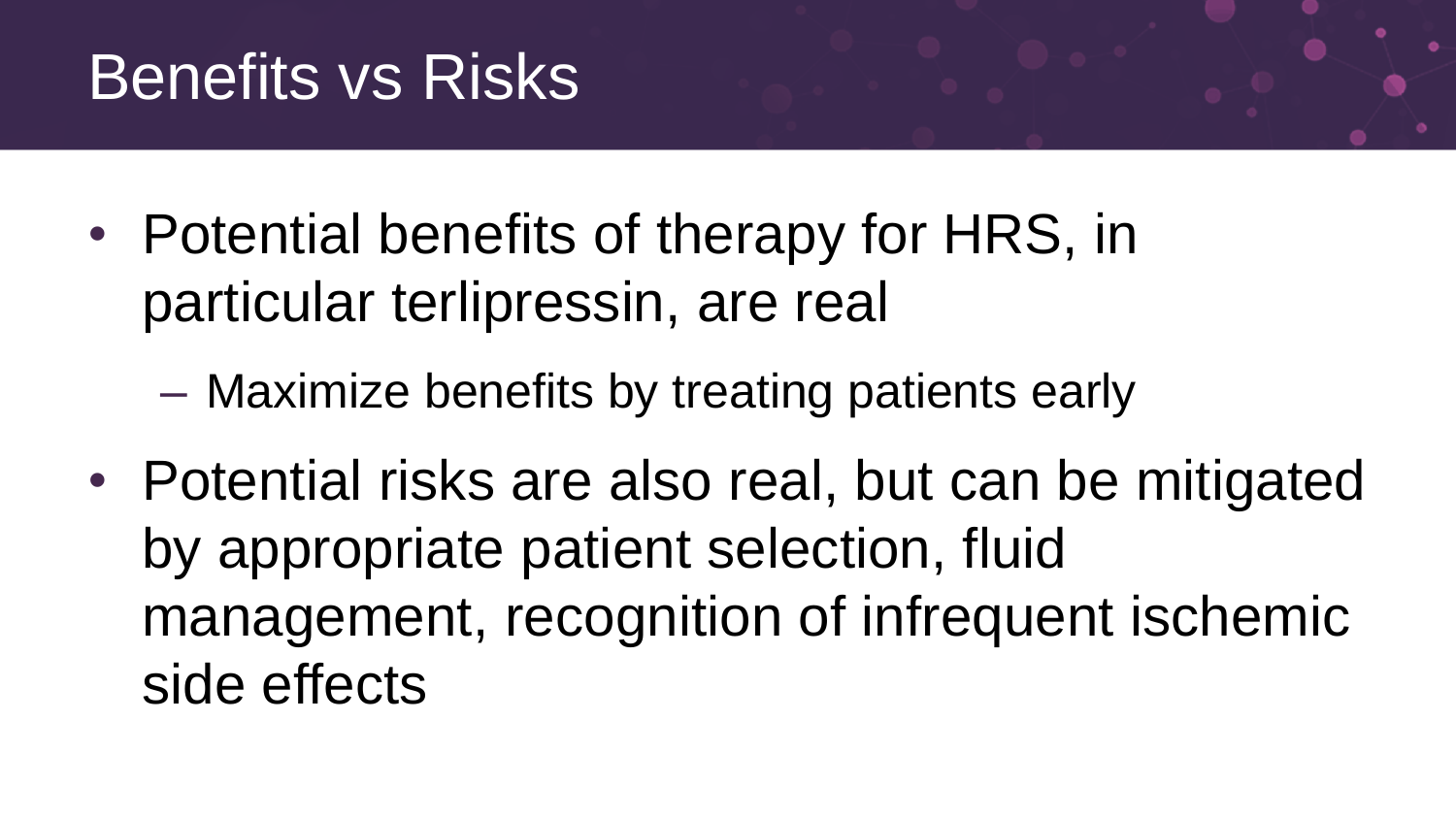## Treating HRS: Do the Benefits Outweigh the Risks?

Robert Wong, MD, MS Clinical Associate Professor (Affiliated) Division of Gastroenterology and Hepatology Stanford University School of Medicine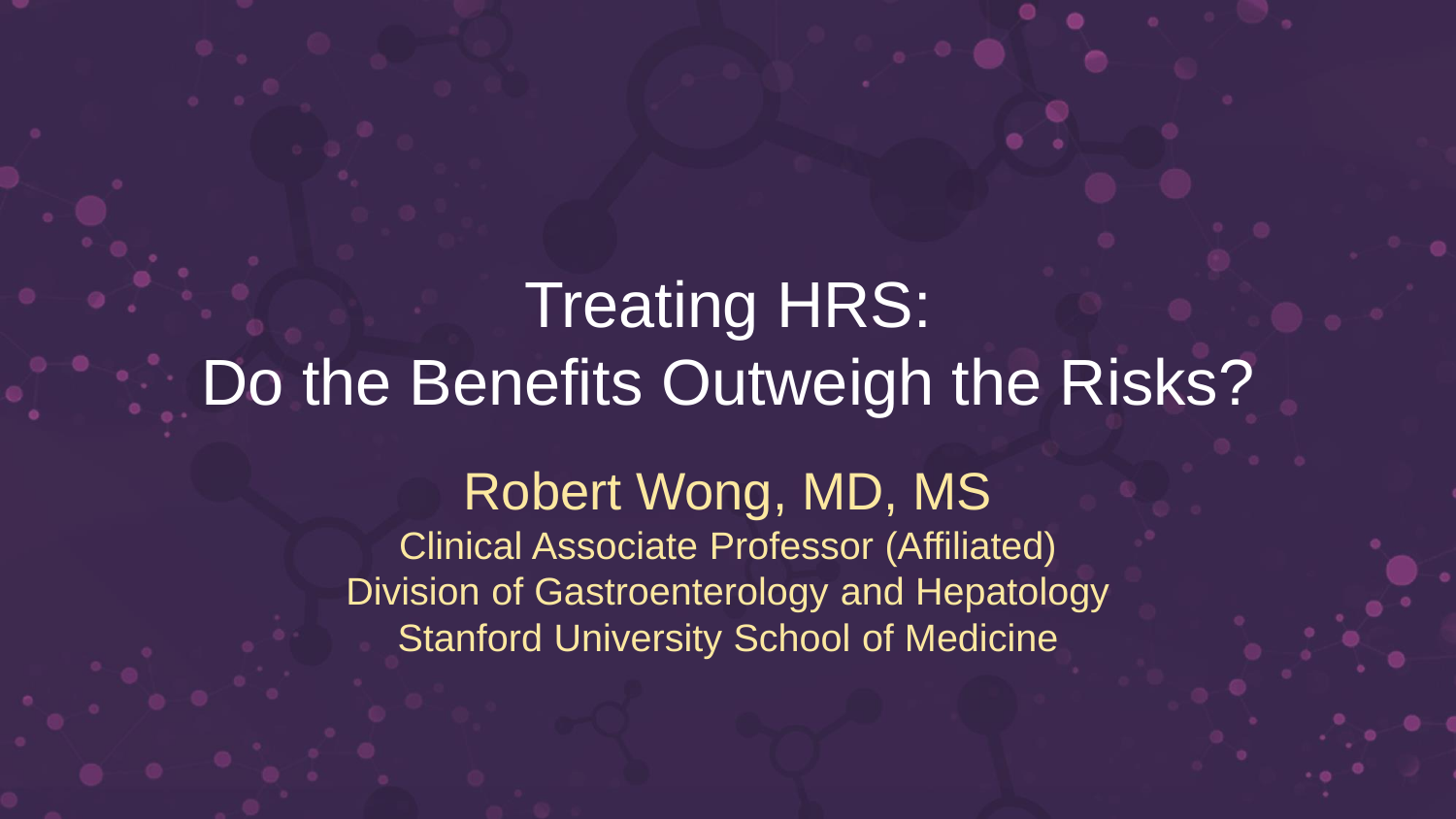

- Research grants (to my institution), consulting, advisory board – Gilead Sciences
- Consulting Intercept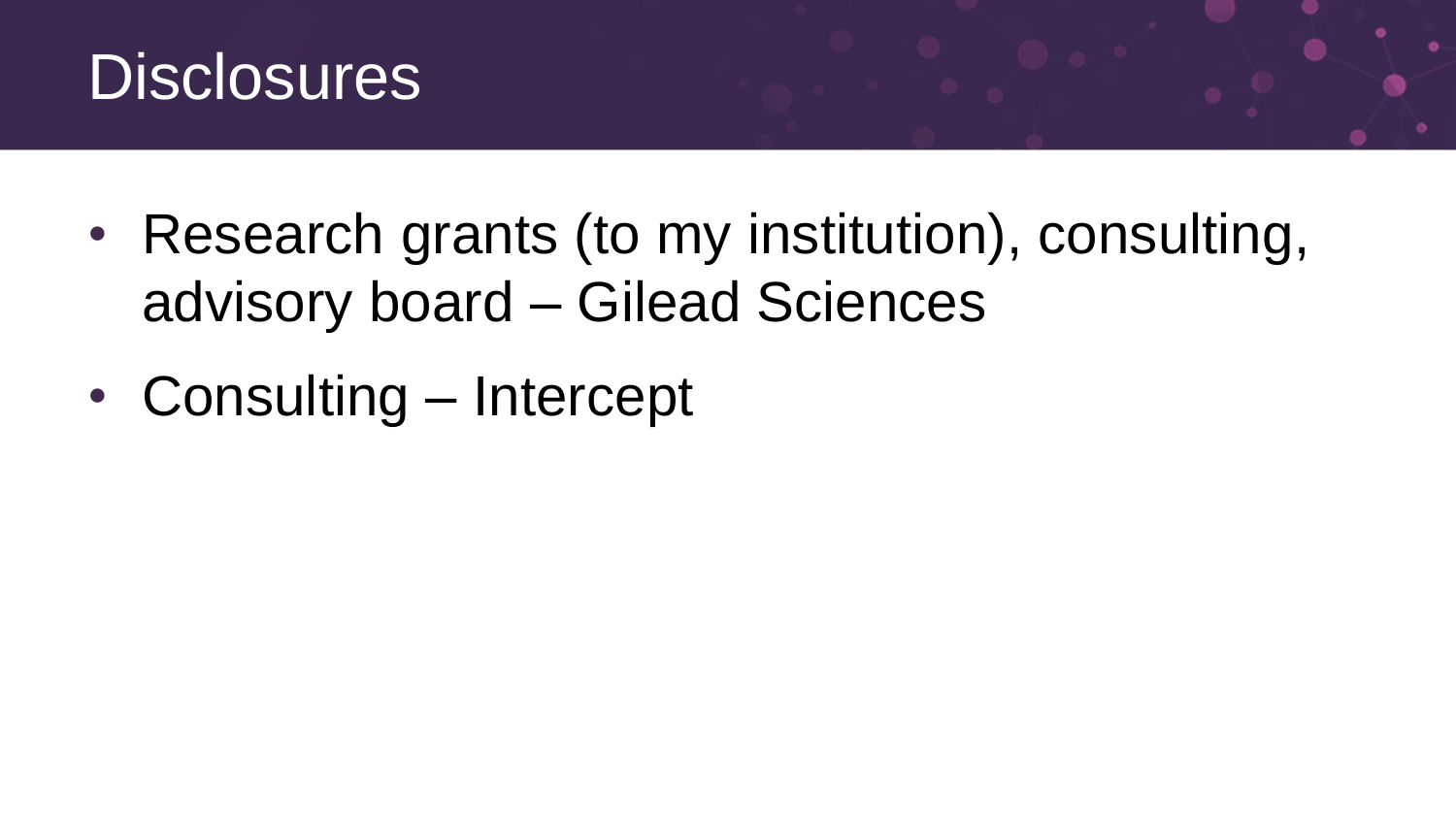## *DON'T TREAT*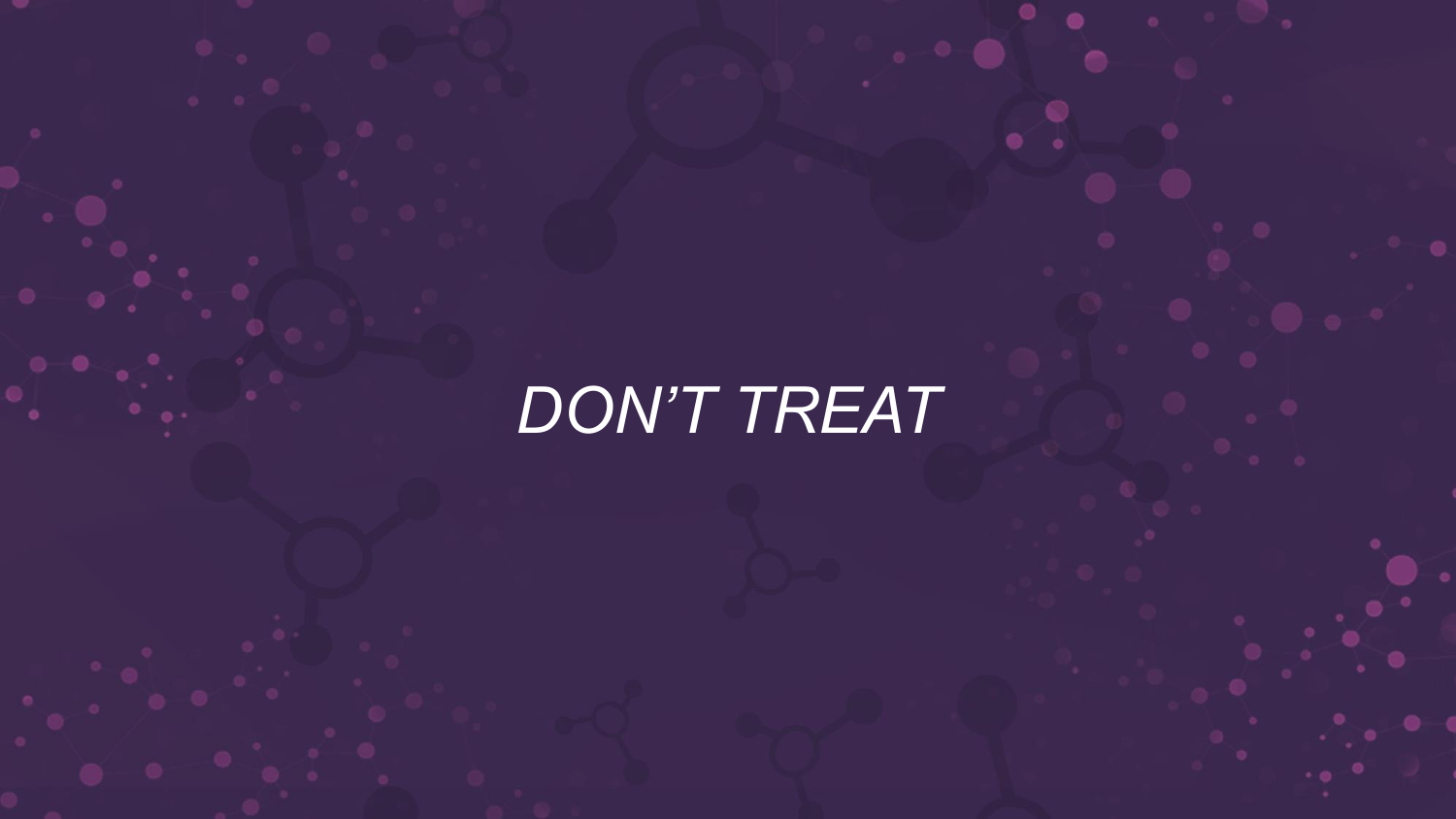

- Review the current medical treatment approaches for HRS
- Understand the limitations of current HRS treatments for improving patient outcomes
- Review recent data from CONFIRM Trial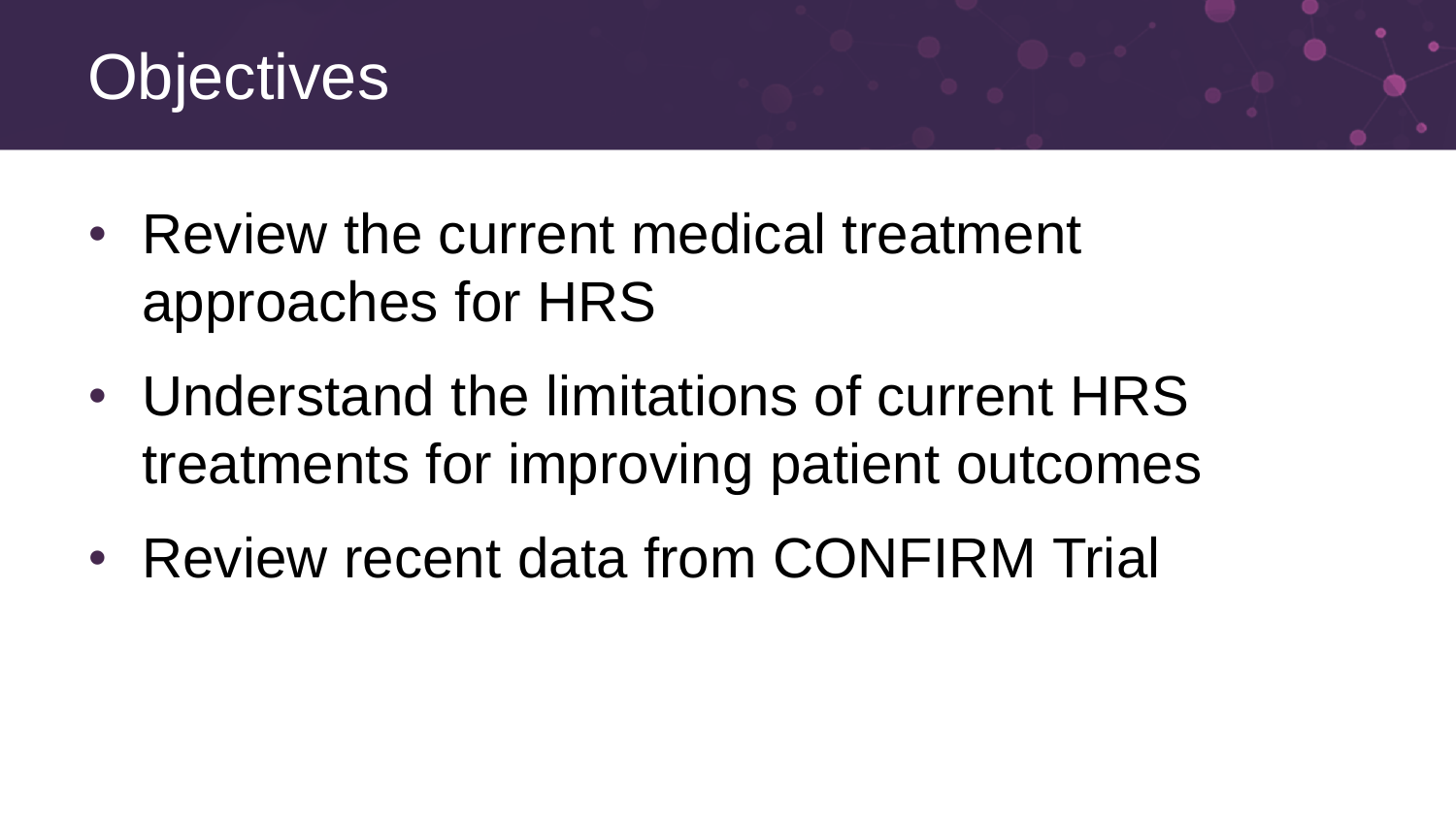## 2021 AASLD Practice Guidelines

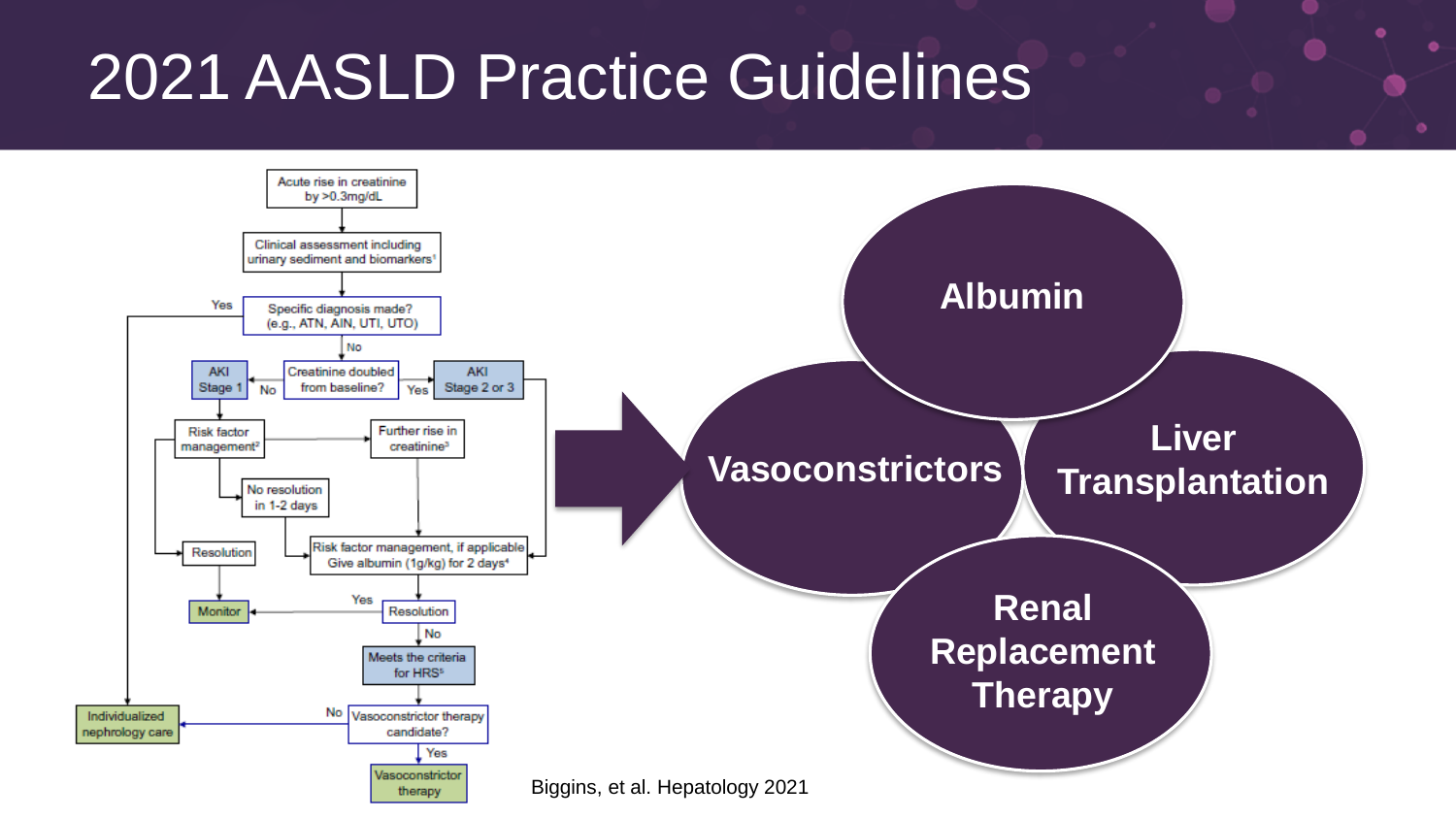Comparative efficacy of pharmacological strategies for management of type 1 hepatorenal syndrome: a systematic review and network meta-analysis

Antonio Facciorusso, Apoorva K Chandar, M Hassan Murad, Larry J Prokop, Nicola Muscatiello, Patrick S Kamath, Siddharth Singh

- Terlipressin or Norepinephrine is superior to midodrine + octreotide for HRS reversal
- No significant differences in terlipressin vs. norepinephrine in achieving HRS reversal
- No significant improvement in short term mortality observed for vasoconstrictors
- Moderate quality data in terlipressin did not reach significance in improving short term mortality

|                                  | Short-term mortality                  |                                                      | Reversal of hepatorenal syndrome |                                                      |  |  |  |
|----------------------------------|---------------------------------------|------------------------------------------------------|----------------------------------|------------------------------------------------------|--|--|--|
|                                  | Odds ratio (95% CI)                   | Quality of evidence                                  | Odds ratio (95% CI)              | Quality of evidence                                  |  |  |  |
| Efficacy vs placebo              |                                       |                                                      |                                  |                                                      |  |  |  |
| Midodrine plus<br>octreotide     | $0.61(0.19-1.93)$                     | Low (network)                                        | $0.44(0.06 - 3.23)$              | Low (network)                                        |  |  |  |
| Noradrenaline                    | $0.75(0.32 - 1.76)$                   | Low (network)                                        | 4-17 (1-37-12-50)                | Low (network)                                        |  |  |  |
| Terlipressin                     | $0.65(0.41 - 1.05)$                   | Moderate (direct;<br>imprecision, low<br>event rate) | 4-48 (1-88-10-67)                | Low (network)                                        |  |  |  |
| Dopamine plus<br>furosemide      | $0.70(0.12 - 4.13)$                   | Low (network)                                        | 44                               |                                                      |  |  |  |
|                                  | Efficacy vs midodrine plus octreotide |                                                      |                                  |                                                      |  |  |  |
| Noradrenaline                    | 1.50 (0.60-3.78)                      | Low (network)                                        | 10-00 (1-49-50-00)               | Low (network)                                        |  |  |  |
| <b>Terlipressin</b>              | 1.14 (0.39-3.33)                      | Very low (network)                                   | 26-25 (3-07-225-21)              | Moderate (direct;<br>imprecision, low<br>event rate) |  |  |  |
| Dopamine plus<br>furosemide      | $1.14(0.15 - 8.76)$                   | Very low (network)                                   |                                  | $\mathbf{r}$                                         |  |  |  |
| <b>Efficacy vs noradrenaline</b> |                                       |                                                      |                                  |                                                      |  |  |  |
| <b>Terlipressin</b>              | $0.93(0.43 - 1.98)$                   | Low (network)                                        | $0.99(0.43 - 2.33)$              | Very low (network)                                   |  |  |  |
| Dopamine plus<br>furosemide      | $0.93(0.14 - 6.17)$                   | Low (network)                                        | $\mathbf{r}$                     | $\ddot{\phantom{1}}$                                 |  |  |  |
| <b>Efficacy vs terlipressin</b>  |                                       |                                                      |                                  |                                                      |  |  |  |
| Dopamine plus<br>furosemide      | $1.00(0.18 - 5.67)$                   | Low (network)                                        |                                  | ×.                                                   |  |  |  |

GRADE=Grading of Recommendations Assessment, Development and Evaluation. When moderate to high quality evidence were available from direct or pairwise estimates, they were used preferentially (marked as direct); when pairwise estimates provided only low or very low quality of evidence or if there were no pairwise comparisons, then estimates from network meta-analysis were used to rate quality of evidence (marked as network).

Table 2: GRADE summary of findings reporting the comparative efficacy of drugs strategies

*Lancet Gastroenterol Hepatol*. 2017; 2:94-102.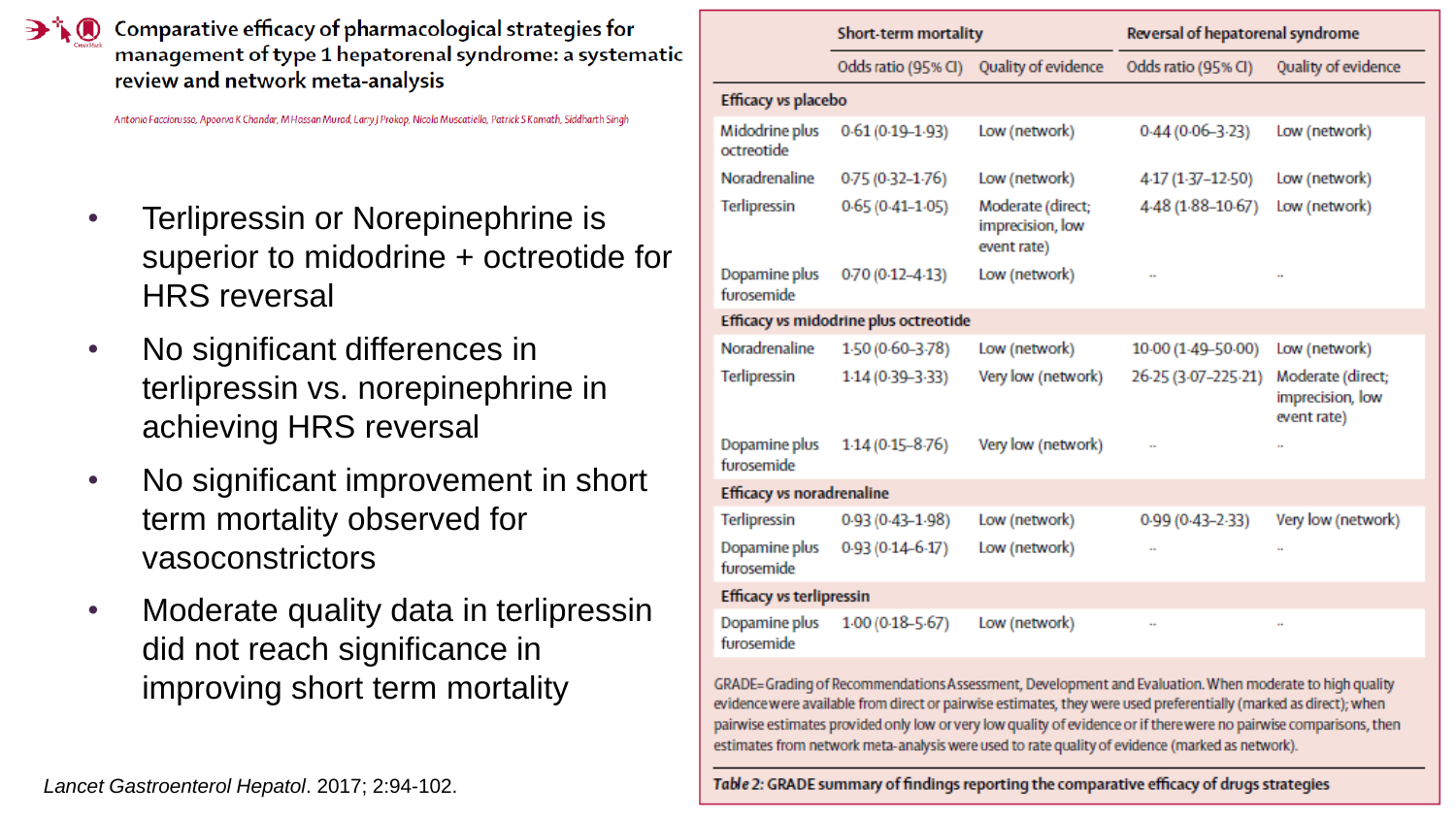#### Pharmacological Therapies for Hepatorenal Syndrome

A Systematic Review and Meta-Analysis

 $\lambda$ 

Arjun Nanda, MD,\* Rewanth Reddy, MBBS,\* Humaira Safraz, MBBS,\* Habeeb Salameh, MD, † and Ashwani K. Singal, MD, MS, FACG\*

- HRS Reversal
	- Terlipressin + albumin was superior to albumin alone in achieving HRS reversal
	- No difference in odds of HRS reversal in terlipressin vs. norepinephrine
- Patient Survival
	- No significant differences in survival outcomes were observed across the different vasoconstrictors evaluated
	- No differences in survival when compared to placebo (albumin alone)

#### **HRS REVERSAL**

| $\overline{ }$<br>Study name |              |                 | <b>Statistics for each study</b> |                |                |     | Odds ratio |            |  |                |   |    |
|------------------------------|--------------|-----------------|----------------------------------|----------------|----------------|-----|------------|------------|--|----------------|---|----|
|                              |              |                 | Odds<br>ratio                    | Lower<br>limit | Upper<br>limit |     |            | and 95% CI |  |                |   |    |
|                              | Boyer-2      | Terlipressin vs | 1.741                            | 0.846          | 3.582          |     |            |            |  |                |   |    |
|                              | Martin-Llahi | placebo         | 8.077                            | 1.523          | 42.834         |     |            |            |  |                |   |    |
|                              | Neri         |                 | 17,640                           | 4.441          | 70.067         |     |            |            |  |                |   |    |
|                              | Sanyal       |                 | 3.595                            | 1.368          | 9.445          |     |            |            |  |                |   |    |
|                              |              |                 | 4.719                            | 1.723          | 12.928         |     |            |            |  |                |   |    |
| B                            |              |                 |                                  |                |                |     |            |            |  |                |   |    |
|                              | Alessandria  |                 | 2.143                            | 0.281          | 16.369         |     |            |            |  |                |   |    |
|                              | Ghosh        | Terlipressin vs | 1.000                            | 0.268          | 3.729          |     |            |            |  |                |   |    |
|                              | Sharma       |                 | 0.667                            | 0.191          | 2.333          |     |            |            |  |                |   |    |
|                              | Singh        | Norepinephrine  | 0.836                            | 0.258          | 2.706          |     |            |            |  |                |   |    |
|                              |              |                 | 0.911                            | 0.463          | 1.792          |     |            |            |  |                |   |    |
|                              |              |                 |                                  |                |                | 0.1 | 0.2        | 0.5        |  | $\overline{2}$ | 5 | 10 |

#### **SURVIVAL**

| A<br>Study name |                 | <b>Statistics for each study</b> |                |                |     | Odds ratio |     |            |                     |    |
|-----------------|-----------------|----------------------------------|----------------|----------------|-----|------------|-----|------------|---------------------|----|
|                 |                 | Odds<br>ratio                    | Lower<br>limit | Upper<br>limit |     |            |     | and 95% CI |                     |    |
| Boyer           | Terlipressin vs | 2.544                            | 0.793          | 8.162          |     |            |     |            |                     |    |
| Sanyal          |                 | 1.250                            | 0.586          | 2.664          |     |            |     |            |                     |    |
| Martin-Llahi    | placebo         | 1.676                            | 0.403          | 6,966          |     |            |     |            |                     |    |
| Solanki         |                 | 18.333                           | 0.883          | 380.701        |     |            |     |            |                     |    |
| Bover-2         |                 | 1.138                            | 0.647          | 2.002          |     |            |     |            |                     |    |
|                 |                 | 1.432                            | 0.919          | 2.233          |     |            |     |            |                     |    |
| B               |                 |                                  |                |                |     |            |     |            |                     |    |
| Alessandria     | Terlipressin vs | 0.302                            | 0.011          | 8.332          |     |            |     |            |                     |    |
| Ghosh           |                 | 1.205                            | 0.363          | 3.998          |     |            |     |            |                     |    |
| Sharma          | Norepinephrine  | 1.000                            | 0.288          | 3.476          |     |            |     |            |                     |    |
| Singh           |                 | 0.701                            | 0.218          | 2.261          |     |            |     |            |                     |    |
|                 |                 | 0.896                            | 0.454          | 1.769          |     |            |     |            |                     |    |
|                 |                 |                                  |                |                | 0.1 | 0.2        | 0.5 |            | 5<br>$\overline{a}$ | 10 |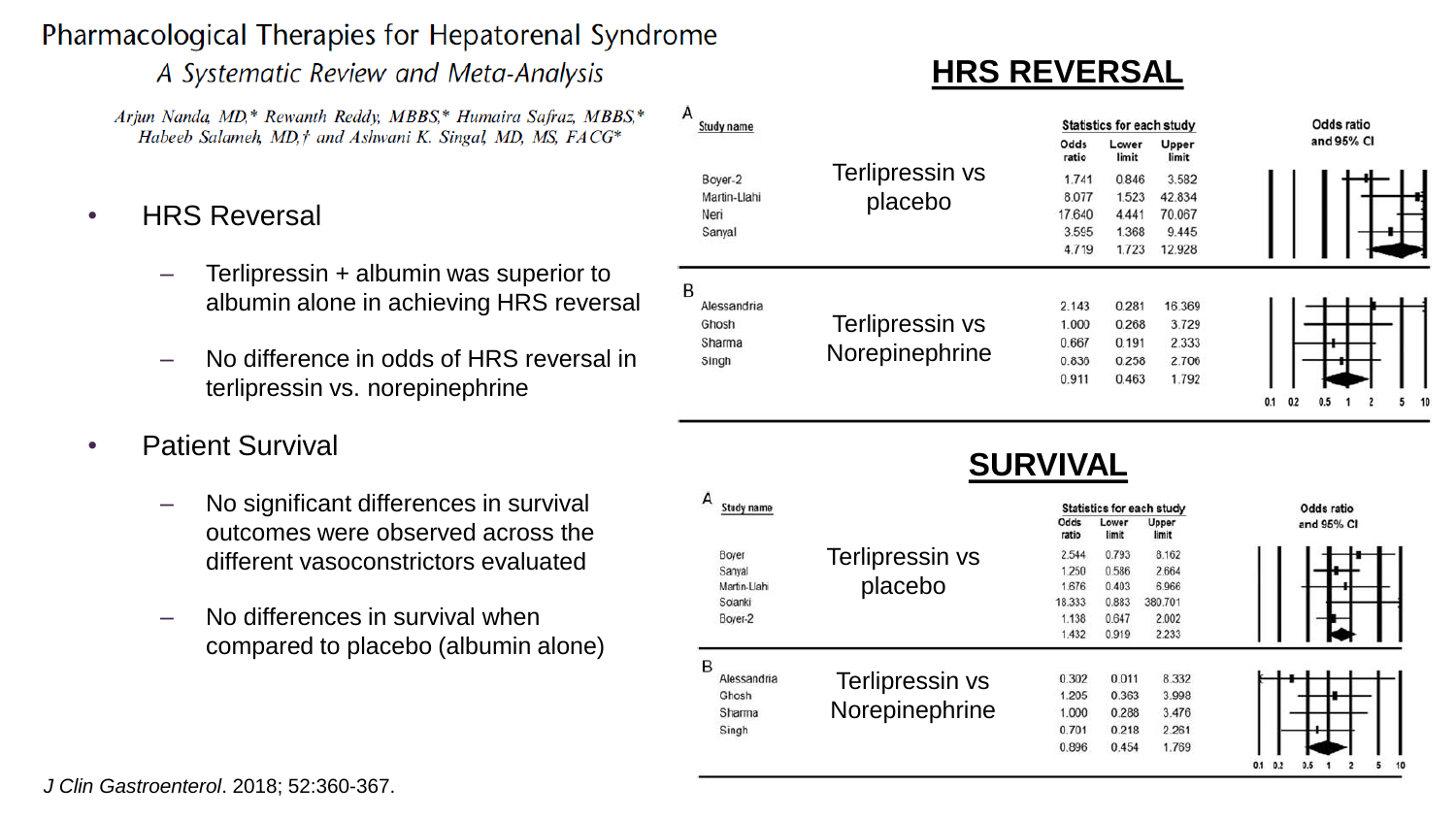#### ORIGINAL ARTICLE



#### Terlipressin plus Albumin for the Treatment of Type 1 Hepatorenal Syndrome

F. Wong, S.C. Pappas, M.P. Curry, K.R. Reddy, R.A. Rubin, M.K. Porayko, S.A. Gonzalez, K. Mumtaz, N. Lim, D.A. Simonetto, P. Sharma, A.J. Sanyal, M.J. Mayo, R.T. Frederick, S. Escalante, and K. Jamil, for the CONFIRM Study Investigators\*

- Randomized, placebo-controlled study in 300 patients
- 2:1 to terlipressin (1 mg IV every 6 hours) or placebo, plus albumin in both groups
- Treatment for up to 14 days unless one of the following occurred:
	- Verified HRS reversal (VHRSR) (decrease in SCr to ≤1.5 mg/dL)
	- Renal replacement therapy (RRT)
	- Liver transplantation (LT) or
	- SCr at or above baseline (BL) at Day 4
- *Primary Endpoint*: VHRSR defined as 2 consecutive SCr values ≤1.5 mg/dL, at least 2 hours apart, with patient alive without RRT for ≥10 days after the second SCr ≤1.5 mg/dL

*N Engl J Med*. 2021;384:818-28. DOI: 10.1056/NEJMoa2008290.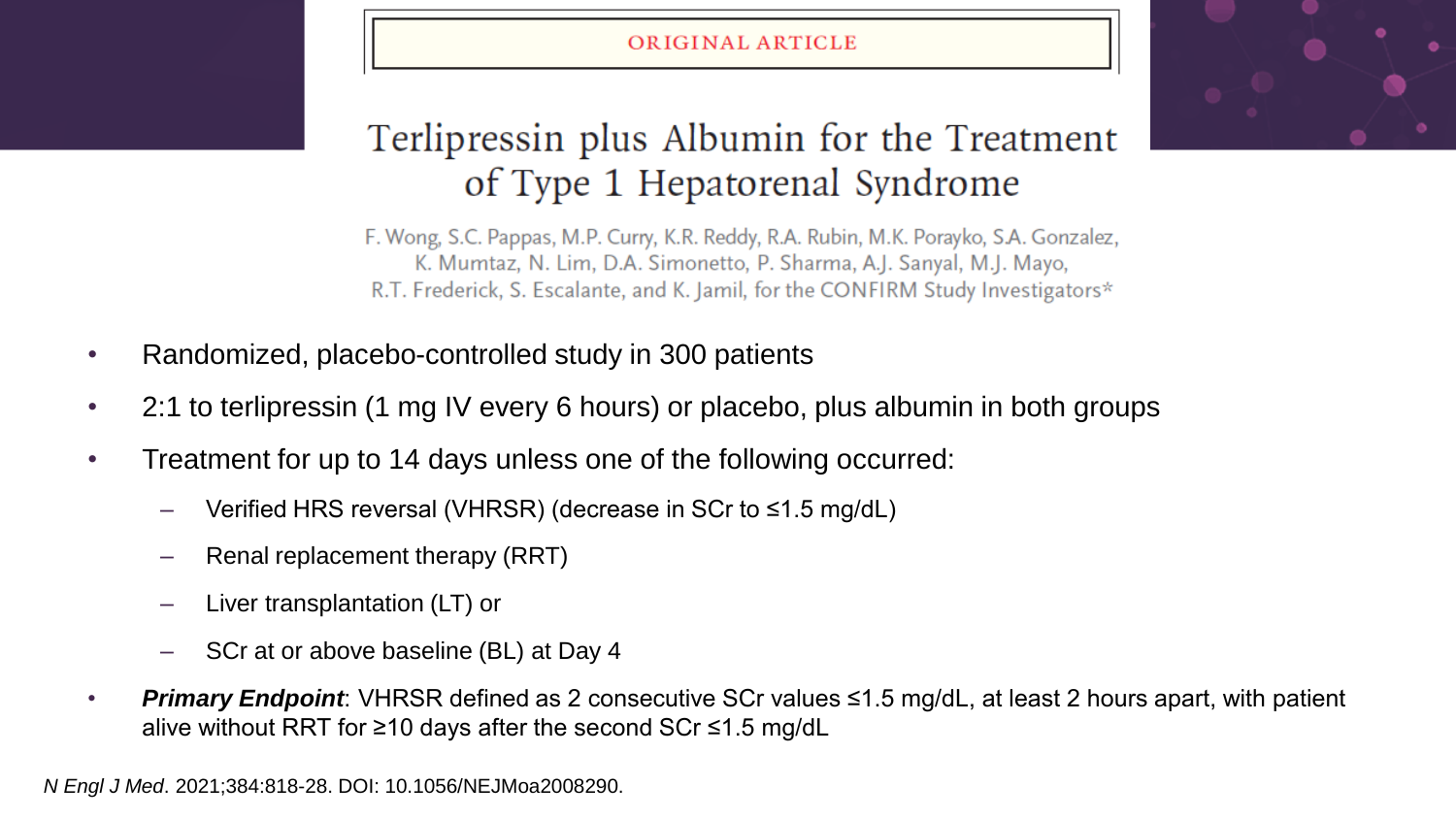|                                                                   | Table 1. Demographic and Clinical Characteristics of the Patients at Baseline.* |                             |            |  |  |  |
|-------------------------------------------------------------------|---------------------------------------------------------------------------------|-----------------------------|------------|--|--|--|
| Characteristic                                                    | <b>Terlipressin</b><br>$(N=199)$                                                | <b>Placebo</b><br>$(N=101)$ |            |  |  |  |
| $Age - yr$                                                        | $54.0 \pm 11.3$                                                                 | $53.6 \pm 11.8$             |            |  |  |  |
| Male sex - no. $(%)$                                              | 120 (60)                                                                        | 59 (58)                     |            |  |  |  |
| Cause of liver cirrhosis - no. (%)                                |                                                                                 |                             |            |  |  |  |
| Alcohol use                                                       | 134 (67)                                                                        | 67 (66)                     | 45%        |  |  |  |
| Nonalcoholic steatohepatitis                                      | 42 (21)                                                                         | 24 (24)                     |            |  |  |  |
| Viral hepatitis                                                   | 35 (18)                                                                         | 8(8)                        | 40%        |  |  |  |
| Autoimmune hepatitis                                              | 10(5)                                                                           | 5(5)                        | 35%        |  |  |  |
| Primary biliary cirrhosis                                         | 5(3)                                                                            | 3(3)                        |            |  |  |  |
| Other cause or cryptogenic liver<br>disease                       | 15(8)                                                                           | 8(8)                        | 30%<br>25% |  |  |  |
| Alcoholic hepatitis - no. (%)                                     | 81(41)                                                                          | 39 (39)                     |            |  |  |  |
| Systemic inflammatory response<br>syndrome - no. (%) <sup>+</sup> | 84 (42)                                                                         | 48 (48)                     | 20%        |  |  |  |
| Mean arterial pressure - mm Hg                                    | $78.7 + 12.1$                                                                   | $77.5 + 9.4$                | 15%        |  |  |  |
| Serum sodium level - mmol/liter                                   | $133.1 \pm 5.6$                                                                 | $133.3 \pm 5.5$             | 10%        |  |  |  |
| Serum creatinine level - mg/dl                                    | $3.5 + 1.0$                                                                     | $3.5 + 1.1$                 |            |  |  |  |
| Total bilirubin level - mg/dl                                     | $13.1 \pm 13.5$                                                                 | $15.0 + 15.6$               | 5%         |  |  |  |
| Albumin level - g/dl                                              | $3.7 + 0.7$                                                                     | $4.0 + 2.6$                 | $0\%$      |  |  |  |
| Child-Pugh score :                                                | $10.0 \pm 1.85$                                                                 | $10.2 + 1.89$               |            |  |  |  |
| MELD score                                                        | $32.7 + 6.6$                                                                    | $33.1 + 6.2$                |            |  |  |  |





Wong et al. *NEJM*. 2021.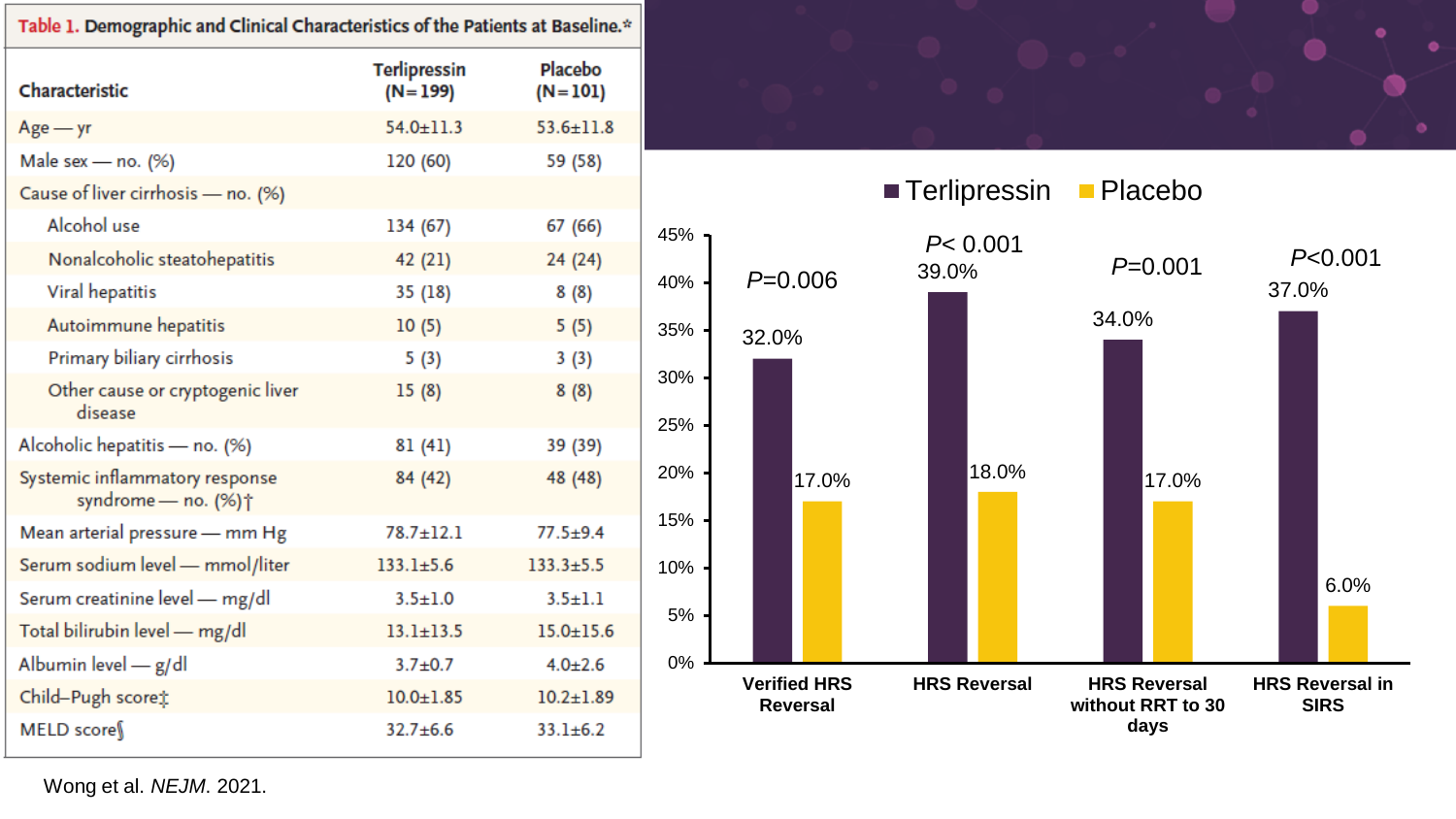## Subgroup Analyses

|                                                         |               |                                |                                                                       | Placebo<br>no./No. | <b>Terlipressin</b><br>no./No. |
|---------------------------------------------------------|---------------|--------------------------------|-----------------------------------------------------------------------|--------------------|--------------------------------|
| <b>Alcoholic Hepatitis</b>                              | Present       | <b>Terlipressin</b><br>Placebo |                                                                       | 3/39               | 25/81                          |
|                                                         | $3.0$         | <b>Terlipressin</b>            |                                                                       | 13/40              | 29/79                          |
| <b>Baseline Serum</b>                                   | ≥3.0 and <5.0 | Placebo<br><b>Terlipressin</b> |                                                                       | 3/53               | 27/97                          |
| Creatinine (mg/dl)                                      |               | Placebo<br><b>Terlipressin</b> |                                                                       |                    |                                |
|                                                         | 25.0          | Placebo                        |                                                                       | 0/8                | 2/23                           |
| <b>Baseline Mean Arterial</b><br>Pressure (MAP) (mm Hg) | $70$          | <b>Terlipressin</b><br>Placebo |                                                                       | 1/21               | 10/44                          |
| <b>SIRS Subgroup</b>                                    | Present       | <b>Terlipressin</b><br>Placebo |                                                                       | 2/48               | 22/84                          |
|                                                         |               |                                | 55 60<br>0<br>10<br>15<br>20<br>25<br>35<br>45<br>50<br>5<br>30<br>40 |                    |                                |
|                                                         |               |                                | Percent Patients (95% CI)                                             |                    |                                |

Wong et al. *NEJM*. 2021.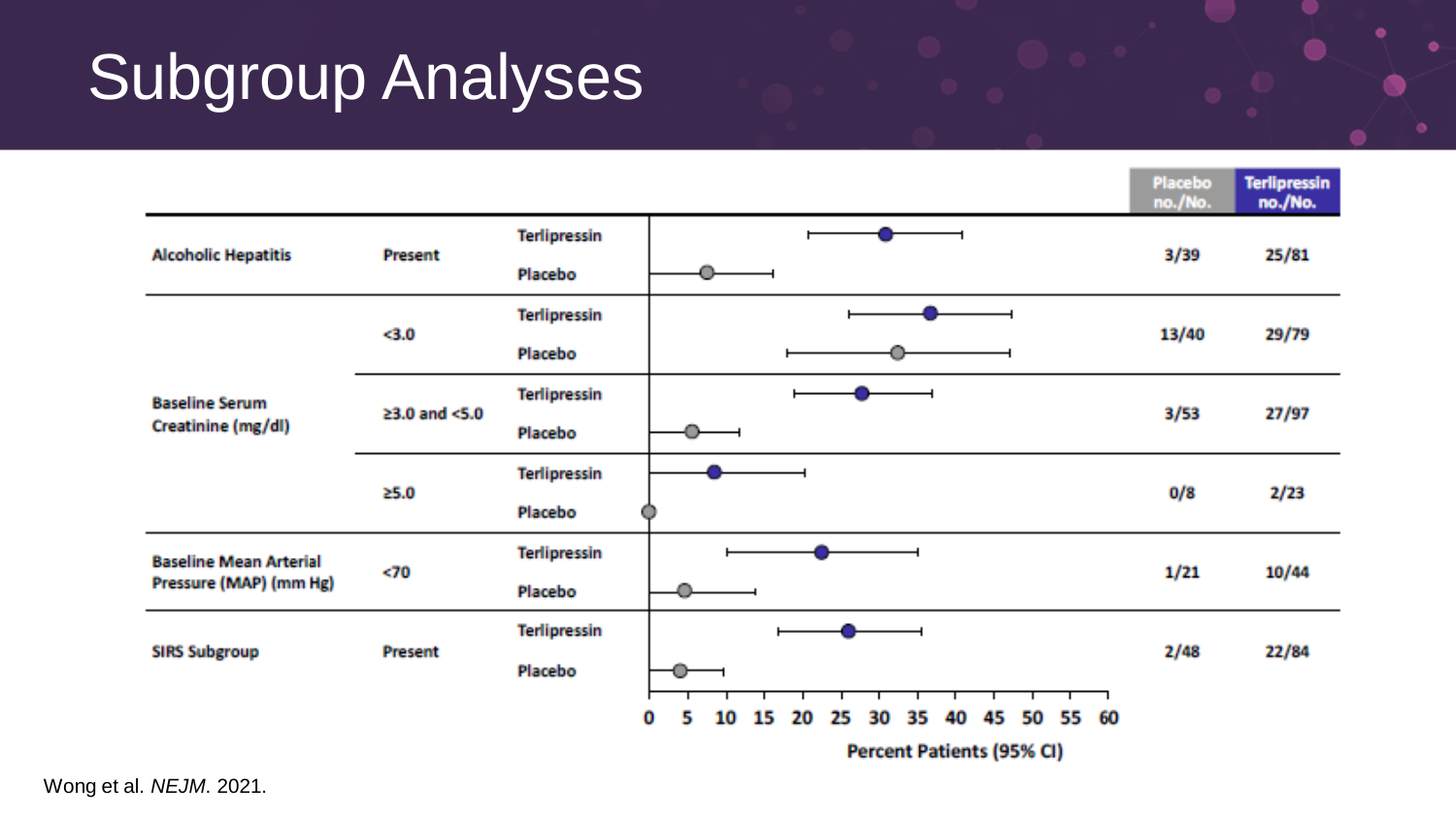### No Significant Differences in Survival Outcomes

#### **Overall Survival <b>Transplant Free Survival** 1.0  $= -$  Terlipressin 1.0 = Terlipressin Placebo 0.9 = Placebo 0.9 **Survival Distribution Function** 0.8 Survival Distribution Function 0.8 0.7 0.7 0.6 0.6 0.5 0.5 0.4  $0.4$ 0.3 0.3 0.2  $0.2 -$ 0.1 0.1 0.0 0.0  $\Omega$  $\Omega$ 14 30 60 90 14 30 60 90 **Survival (Days) Survival (Days)**

Wong et al. *NEJM*. 2021.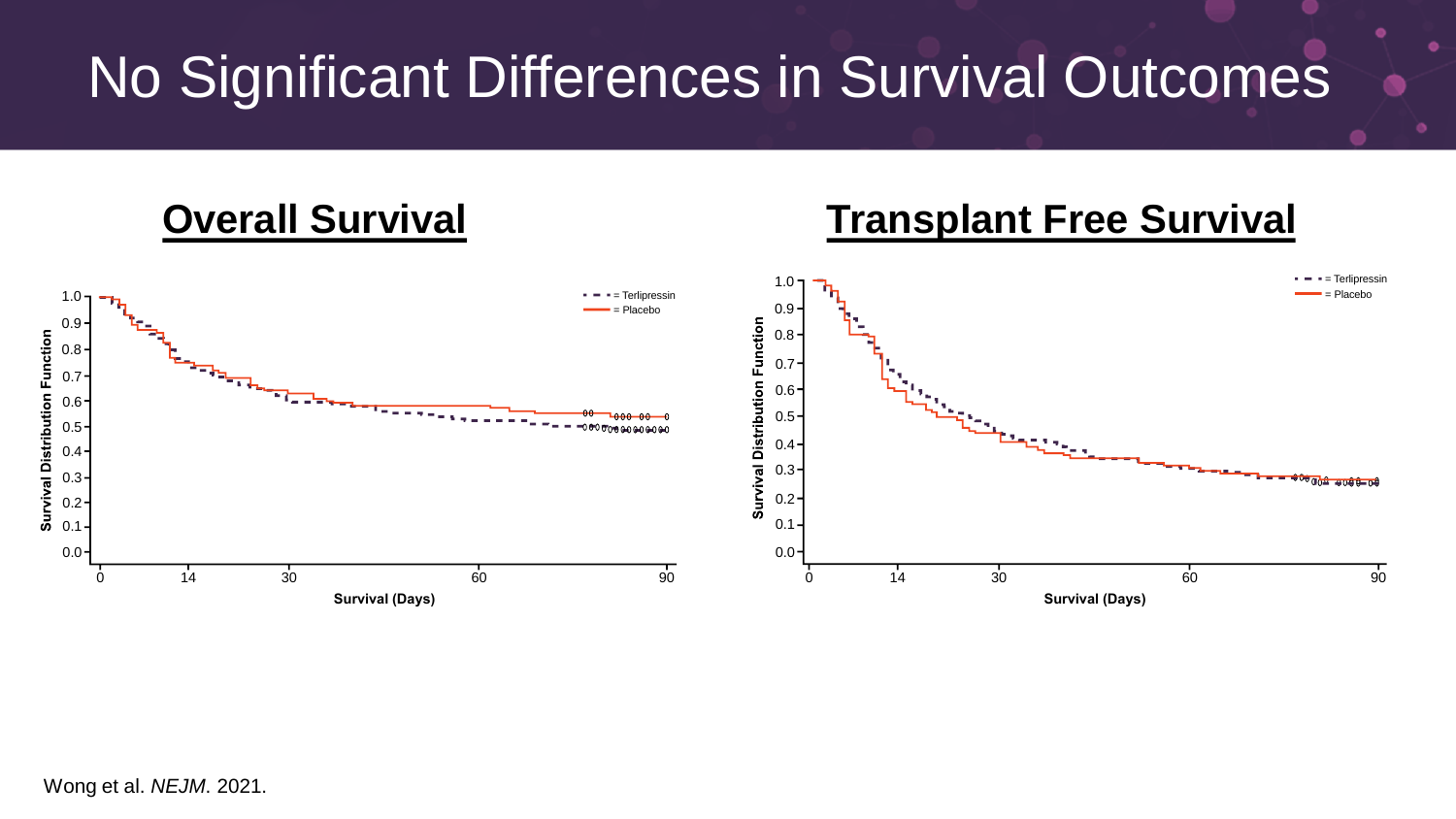| Table 4. Adverse Events in the Safety Population.*                                        |                                    |                              |  |  |  |  |  |
|-------------------------------------------------------------------------------------------|------------------------------------|------------------------------|--|--|--|--|--|
| <b>Event</b>                                                                              | <b>Terlipressin</b><br>$(N = 200)$ | <b>Placebo</b><br>$(N = 99)$ |  |  |  |  |  |
|                                                                                           | number of patients (percent)       |                              |  |  |  |  |  |
| Adverse events of any grade <sup>+</sup>                                                  | 176 (88)                           | 88 (89)                      |  |  |  |  |  |
| Adverse events leading to discontinuation<br>of the trial regimen                         | 24 (12)                            | 5(5)                         |  |  |  |  |  |
| Serious adverse events with an incidence<br>of $\geq$ 3% in either trial group $\ddot{x}$ |                                    |                              |  |  |  |  |  |
| Any                                                                                       | 130 (65)                           | 60 (61)                      |  |  |  |  |  |
| Cardiac disorders                                                                         | 8(4)                               | 6(6)                         |  |  |  |  |  |
| Atrial fibrillation                                                                       | $1(-1)$                            | 3(3)                         |  |  |  |  |  |
| Gastrointestinal disorders                                                                | 30(15)                             | 6(6)                         |  |  |  |  |  |
| Abdominal pain                                                                            | 10(5)                              | 1(1)                         |  |  |  |  |  |
| Gastrointestinal hemorrhage                                                               | 8(4)                               | $\mathbf{0}$                 |  |  |  |  |  |
| General disorders and administration-site<br>conditions                                   | 11(6)                              | 6(6)                         |  |  |  |  |  |
| Multiple organ dysfunction syndrome                                                       | 9(4)                               | 3(3)                         |  |  |  |  |  |

Death within 90 days due to respiratory disorders occurred in 22 patients (11%) in the terlipressin group and 2 patients (2%) in the placebo group.

| Table 4. Adverse Events in the Safety Population.*  |                                    |                              |  |  |  |
|-----------------------------------------------------|------------------------------------|------------------------------|--|--|--|
| <b>Event</b>                                        | <b>Terlipressin</b><br>$(N = 200)$ | <b>Placebo</b><br>$(N = 99)$ |  |  |  |
|                                                     | number of patients (percent)       |                              |  |  |  |
| Hepatobiliary disorders                             | 37 (18)                            | 29 (29)                      |  |  |  |
| Chronic hepatic failure                             | 9(4)                               | 8(8)                         |  |  |  |
| Alcoholic cirrhosis                                 | 4(2)                               | 3(3)                         |  |  |  |
| Hepatic cirrhosis                                   | 6(3)                               | 2(2)                         |  |  |  |
| <b>Hepatic failure</b>                              | 9(4)                               | 10(10)                       |  |  |  |
| <b>Worsening of HRS</b>                             | 3(2)                               | 3(3)                         |  |  |  |
| Infections and infestations                         | 19 (10)                            | 5(5)                         |  |  |  |
| Pneumonia                                           | 4(2)                               | 3(3)                         |  |  |  |
| <b>Sepsis</b>                                       | 9(4)                               | $\Omega$                     |  |  |  |
| Nervous system disorders                            | 13(6)                              | 3(3)                         |  |  |  |
| Hepatic encephalopathy                              | 9(4)                               | 3(3)                         |  |  |  |
| Respiratory, thoracic, and mediastinal<br>disorders | 33 (16)                            | 8(8)                         |  |  |  |
| Acute respiratory failure                           | 8(4)                               | 2(2)                         |  |  |  |
| Respiratory failure                                 | 20(10)                             | 3(3)                         |  |  |  |
| Vascular disorders                                  | 10(5)                              | 4(4)                         |  |  |  |
| Shock                                               | 5(2)                               | 3(3)                         |  |  |  |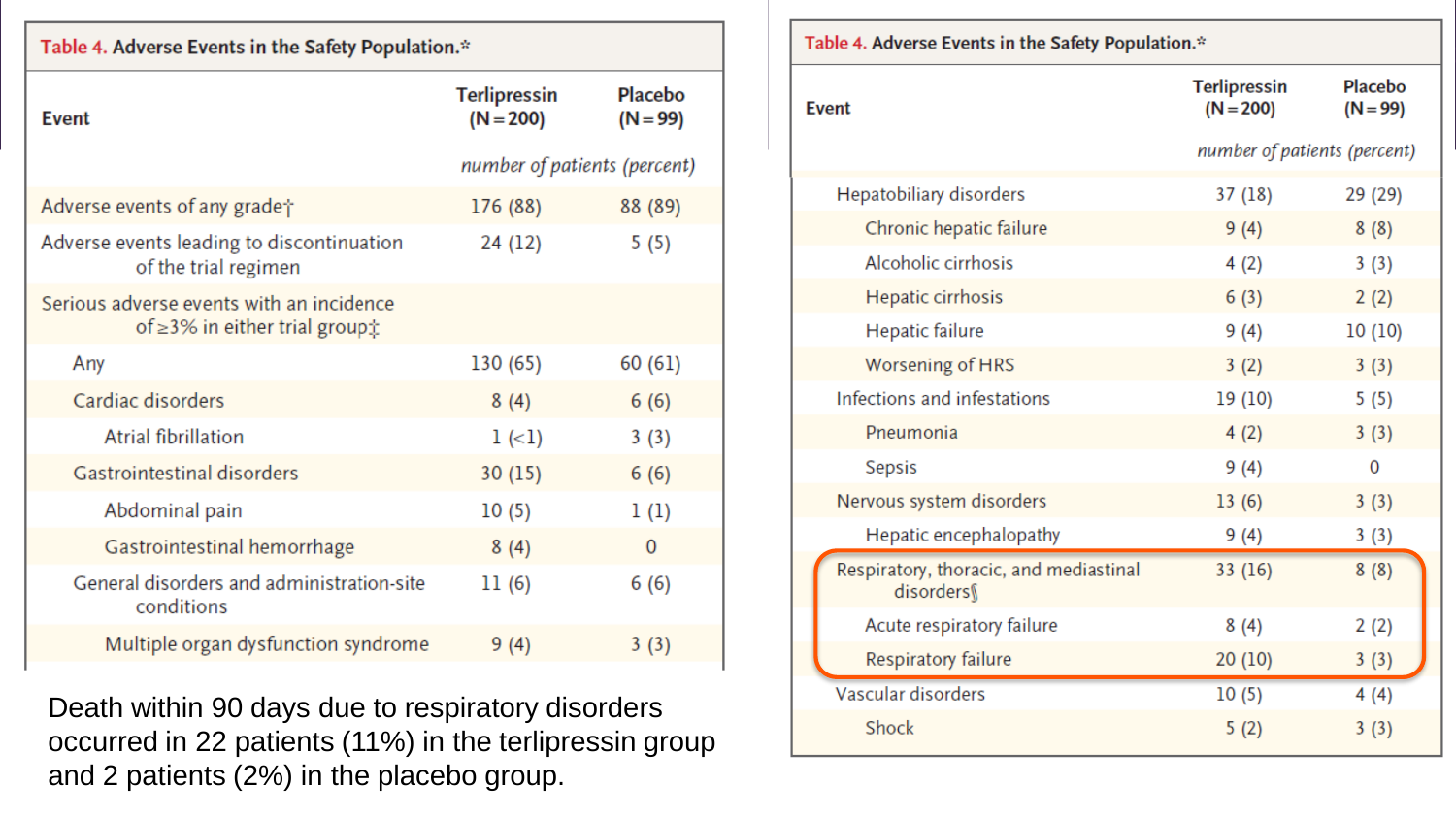# AASLD 2021 Guidance

- The treatment of choice for HRS-AKI is vasoconstrictor drugs in combination with albumin. The preferred drug is terlipressin, administered either as IV bolus or continuous IV infusion.
- In settings where terlipressin is not available, norepinephrine should be given. If neither can be administered, a trial of oral midodrine (5 to 15 mg per every 8 hours) in combination with octreotide (100 to 200 μg every 8 hours or 50 μg/hour IV) may be considered, yet the efficacy is low.
- Given the complexity of patients with suspected HRS-AKI, decisions about management including initiation of vasoconstrictor therapy and RRT should be made, if possible, by multidisciplinary teams including specialists in hepatology, nephrology, critical care, and transplant surgery.

Biggins et al. *Hepatology*. 2021.